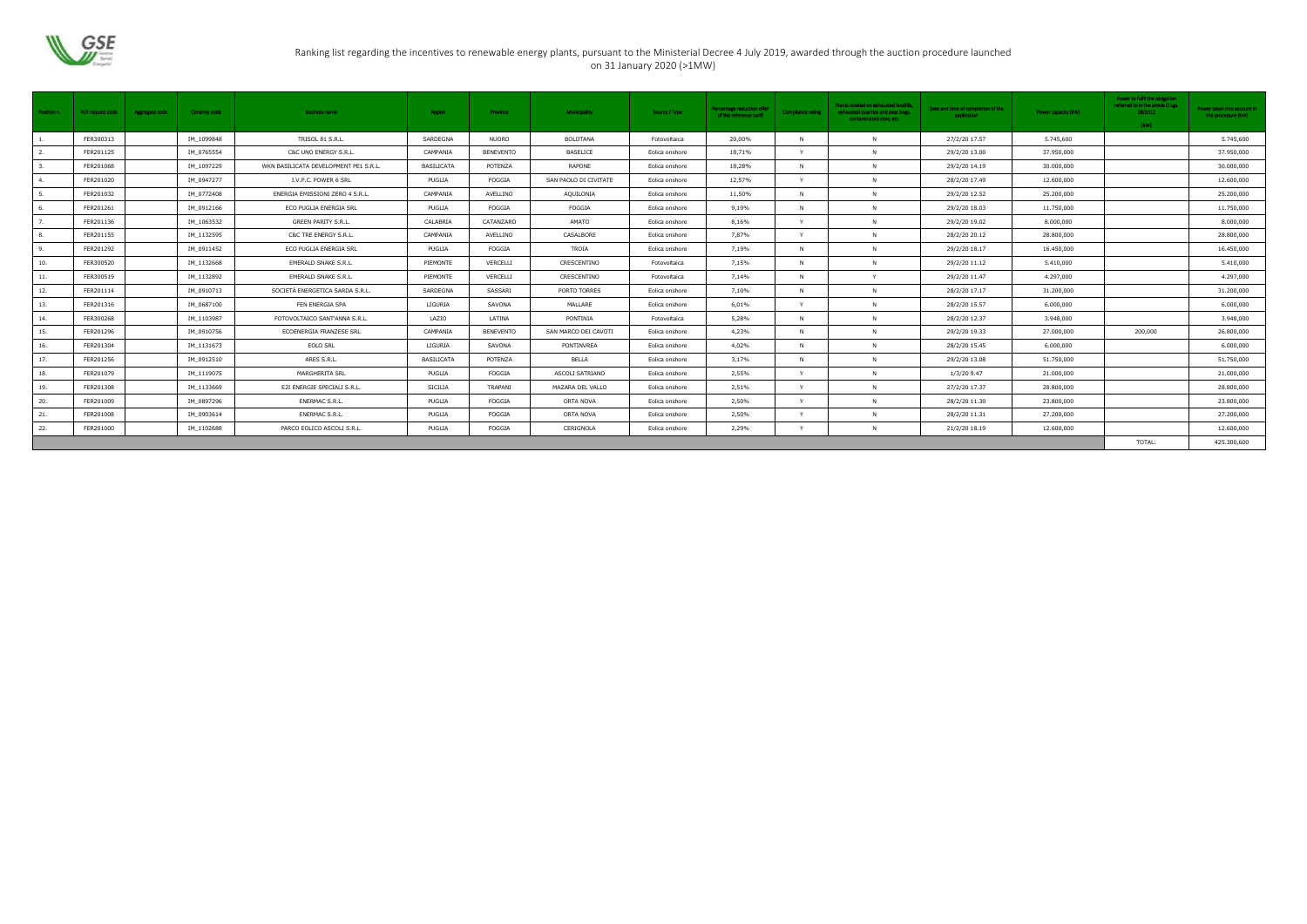

## Ranking list regarding the incentives to renewable energy plants, pursuant to the Ministerial Decree 4 July 2019, awarded through the auction procedure launched on 31 January 2020 (<1MW)

|                  |                  |                |              |                                                                  |                |                     |                            |                | Plants located on                                                                        | Plants connected in parallel with the<br>electricity grid and with electric car                                                                                 |                                                |                                                          |                                         |                                                     |                        | Power to fulfil<br>the obligation             |                                                    |
|------------------|------------------|----------------|--------------|------------------------------------------------------------------|----------------|---------------------|----------------------------|----------------|------------------------------------------------------------------------------------------|-----------------------------------------------------------------------------------------------------------------------------------------------------------------|------------------------------------------------|----------------------------------------------------------|-----------------------------------------|-----------------------------------------------------|------------------------|-----------------------------------------------|----------------------------------------------------|
| Position n.      | FER request code | Aggregate code | Censimp code | <b>Business name</b>                                             | Region         | Province            | <b>Municipality</b>        | Source / Type  | exhausted landfills,<br>exhausted quarries and<br>peat bogs, contaminated<br>sites, etc. | recharging stations, provided that the<br>total recharging power is not lower<br>than 15% of the plant power capacity<br>and that each recharging station has a | <b>Plants aggregate</b><br>art.3.10,<br>DM2019 | Percentage<br>reduction offer on<br>the reference tariff | Value of the Tariff<br>offered (€ / MWh | Date and time of<br>ompletion of the<br>application | Power capacity<br>(kW) | referred to in<br>the article D.Lg<br>28/2011 | Power taken into<br>count in the procedure<br>(kW) |
| $\overline{1}$ . | FER300561        | AGGR_000059    | IM_1135795   | ENGINEERING CONSULTING S.R.L.                                    | PUGLIA         | BARI                | <b>BITONTO</b>             | Fotovoltaica   | N                                                                                        | power capacity not lower than 15 kW<br>Y                                                                                                                        | Y                                              | 7,50%                                                    | 97,125                                  | 28/2/20 16.11                                       | 59,400                 | (kW)                                          | 59,400                                             |
| 2.               | FER300563        | AGGR_000059    | IM_1136153   | 3F AZZARO S.R.L.                                                 | PUGLIA         | BARI                | <b>BITONTO</b>             | Fotovoltaica   | - N                                                                                      | Y                                                                                                                                                               | Y                                              | 7,50%                                                    | 97,125                                  | 28/2/20 16.11                                       | 99,990                 |                                               | 99,990                                             |
| 3.               | FER300430        | AGGR_000062    | IM_1133924   | SALIMBENI ALESSANDRO                                             | CALABRIA       | COSENZA             | CORIGLIANO-ROSSANO         | Fotovoltaica   | <b>N</b>                                                                                 | Y                                                                                                                                                               | Y                                              | 5,10%                                                    | 99,645                                  | 27/2/20 10.05                                       | 99,600                 |                                               | 99,600                                             |
| 4.               | FER300535        | AGGR_000062    | IM_1133918   | PASQUALE ROMANO                                                  | CALABRIA       | COSENZA             | CORIGLIANO-ROSSANO         | Fotovoltaica   | N                                                                                        | Y                                                                                                                                                               | Y                                              | 5,10%                                                    | 99,645                                  | 27/2/20 10.05                                       | 99,680                 |                                               | 99,680                                             |
| 5.               | FER300450        | AGGR_000068    | IM_1108534   | RIVER CENTER                                                     | <b>ABRUZZO</b> | CHIETI              | SAN GIOVANNI TEATINO       | Fotovoltaica   | - N                                                                                      | Y                                                                                                                                                               | Y                                              | 5,00%                                                    | 99,750                                  | 29/2/20 10.46                                       | 96,480                 |                                               | 96,480                                             |
| 6.               | FER300451        | AGGR_000068    | IM_1108517   | RIVER CENTER                                                     | <b>ABRUZZO</b> | PESCARA             | MONTESILVANO               | Fotovoltaica   | N                                                                                        | Y                                                                                                                                                               | Y                                              | 5,00%                                                    | 99,750                                  | 29/2/20 10.46                                       | 99,000                 |                                               | 99,000                                             |
| 7.               | FER300615        | AGGR_000068    | IM_1132497   | SOSTENIBILITA'3 SOC.AGRICOLA SRL                                 | MARCHE         | MACERATA            | SAN SEVERINO MARCHE        | Fotovoltaica   | N                                                                                        | Y                                                                                                                                                               | Y                                              | 5,00%                                                    | 99,750                                  | 29/2/20 10.46                                       | 51,480                 |                                               | 51,480                                             |
| 8.               | FER300490        | AGGR_000071    | IM_1134677   | ING. FRANCESCO RONGONI                                           | MARCHE         | <b>FERMO</b>        | FERMO                      | Fotovoltaica   | <b>N</b>                                                                                 | Y                                                                                                                                                               | Y                                              | 0,50%                                                    | 104,475                                 | 25/2/20 10.55                                       | 40,000                 |                                               | 40,000                                             |
| 9.               | FER300497        | AGGR_000071    | IM_1135758   | AZIENDA AGRICOLA SUAVIA PICENA DI SPRECA<br>I. & SOLLINI A. S.S. | MARCHE         | <b>FERMO</b>        | FERMO                      | Fotovoltaica   | <b>N</b>                                                                                 | Y                                                                                                                                                               | Y                                              | 0,50%                                                    | 104,475                                 | 25/2/20 10.55                                       | 40,000                 |                                               | 40,000                                             |
| 10.              | FER300337        |                | IM_1131056   | GRUPPO SANITARI ITALIA SPA                                       | LAZIO          | VITERBO             | GALLESE                    | Fotovoltaica   | N                                                                                        | Y                                                                                                                                                               | N                                              | 15,01%                                                   | 76,491                                  | 27/2/20 11.02                                       | 500,000                |                                               | 500,000                                            |
| 11.              | FER300564        |                | IM_1130633   | ITALIANA IMMOBILIARE DI ITALIA FABRIZIO & C.<br>S.A.S.           | SICILIA        | <b>SIRACUSA</b>     | FLORIDIA                   | Fotovoltaica   | N                                                                                        | Y                                                                                                                                                               | N                                              | 12,00%                                                   | 92,400                                  | 28/2/20 17.21                                       | 90,880                 |                                               | 90,880                                             |
| 12.              | FER300604        |                | IM_1136824   | ESFOR AG S.A.S.                                                  | VENETO         | VICENZA             | CAMISANO VICENTINO         | Fotovoltaica   | N                                                                                        | Y                                                                                                                                                               | N                                              | 7,13%                                                    | 97,514                                  | 28/2/20 20.02                                       | 40,800                 |                                               | 40,800                                             |
| 13.              | FER300589        |                | IM_1103496   | SOCIETA' AGRICOLA SAVAZZI BONAVENTURA E<br>MASSIMO S.S.          | LOMBARDIA      | MANTOVA             | MARCARIA                   | Fotovoltaica   | <b>N</b>                                                                                 | Y                                                                                                                                                               | - N                                            | 6,10%                                                    | 98,595                                  | 28/2/20 15.41                                       | 99,540                 |                                               | 99,540                                             |
| 14.              | FER201152        |                | IM_1133692   | WILLIAM WEST 2 SRL                                               | SICILIA        | AGRIGENTO           | LICATA                     | Eolica onshore | <b>N</b>                                                                                 | Y                                                                                                                                                               | $\overline{N}$                                 | 5,00%                                                    | 85,500                                  | 27/2/20 16.55                                       | 990,000                |                                               | 990,000                                            |
| 15.              | FER300486        |                | IM_1134757   | ROOKIE SRL                                                       | MARCHE         | <b>FERMO</b>        | PORTO SANT'ELPIDIO         | Fotovoltaica   | - N                                                                                      | Y                                                                                                                                                               | - N                                            | 5,00%                                                    | 99,750                                  | 25/2/20 17.59                                       | 49,680                 |                                               | 49,680                                             |
| 16.              | FER300528        |                | IM_1135291   | SOLAR E SERVICE                                                  | SICILIA        | AGRIGENTO           | CAMMARATA                  | Fotovoltaica   | <b>N</b>                                                                                 | Y                                                                                                                                                               | $\mathsf{N}$                                   | 5,00%                                                    | 99,750                                  | 28/2/20 10.39                                       | 72,000                 |                                               | 72,000                                             |
| 17.              | FER300610        |                | IM_1105735   | SYSTEM SOLAR SOC IETA' COOPERATIVA                               | SICILIA        | AGRIGENTO           | <b>SCIACCA</b>             | Fotovoltaica   | N                                                                                        | Y                                                                                                                                                               | N                                              | 5,00%                                                    | 99,750                                  | 1/3/20 1.33                                         | 99,000                 |                                               | 99,000                                             |
| 18.              | FER201412        |                | IM_1134343   | <b>VERDEVENTO SRLS</b>                                           | PUGLIA         | FOGGIA              | <b>TROIA</b>               | Eolica onshore | - N                                                                                      | Y                                                                                                                                                               | $\mathbb{N}$                                   | 5,00%                                                    | 142,500                                 | 28/2/20 18.26                                       | 100,000                |                                               | 100,000                                            |
| 19.              | FER200976        |                | IM_1102673   | ENERGIA VITALE SRL                                               | SICILIA        | AGRIGENTO           | CAMPOBELLO DI LICATA       | Eolica onshore | N                                                                                        | Y                                                                                                                                                               | - N                                            | 4,50%                                                    | 143,250                                 | 5/2/20 12.08                                        | 59,900                 |                                               | 59,900                                             |
| 20.              | FER200998        |                | IM_1099068   | E2 S.R.L.                                                        | PUGLIA         | FOGGIA              | ASCOLI SATRIANO            | Eolica onshore | <b>N</b>                                                                                 | Y                                                                                                                                                               | - N                                            | 4,00%                                                    | 144,000                                 | 4/2/20 12.46                                        | 99,000                 |                                               | 99,000                                             |
| 21.              | FER201411        |                | IM_1134049   | ELETTRAWIND SRLS                                                 | PUGLIA         | FOGGIA              | TROIA                      | Eolica onshore | N                                                                                        | Y                                                                                                                                                               | - N                                            | 4,00%                                                    | 144,000                                 | 28/2/20 19.25                                       | 100,000                |                                               | 100,000                                            |
| 22.              | FER201405        |                | IM_1130983   | SOL.IN.BUILD.MT SRL                                              | SICILIA        | TRAPANI             | CASTELVETRANO              | Eolica onshore | N                                                                                        | Y                                                                                                                                                               | N                                              | 3,00%                                                    | 87,300                                  | 28/2/20 16.04                                       | 990,000                |                                               | 990,000                                            |
| 23.              | FER201033        |                | IM_1107580   | BLU ROOF S.R.L.                                                  | SICILIA        | TRAPANI             | TRAPANI                    | Eolica onshore | - N                                                                                      | Y                                                                                                                                                               | - N                                            | 2,00%                                                    | 88,200                                  | 26/2/20 15.01                                       | 450,000                |                                               | 450,000                                            |
| 24.              | FER300339        |                | IM_1130691   | MARASI COSTRUZIONI SRL                                           | EMILIA ROMAGNA | REGGIO NELL'EMILIA  | BORETTO                    | Fotovoltaica   | - N                                                                                      | Y                                                                                                                                                               | - N                                            | 2,00%                                                    | 102,900                                 | 6/2/20 7.50                                         | 64,000                 |                                               | 64,000                                             |
| 25.              | FER201418        |                | IM_1103472   | SOLAR GLOBAL INVEST ITALIA SRL                                   | SICILIA        | PALERMO             | VALLEDOLMO                 | Eolica onshore | - N                                                                                      | Y                                                                                                                                                               | - N                                            | 2,00%                                                    | 147,000                                 | 28/2/20 17.39                                       | 55,000                 |                                               | 55,000                                             |
| 26.              | FER201404        |                | IM_0963742   | ECOGEN IMPIANTI SRL                                              | CALABRIA       | CATANZARO           | CORTALE                    | Eolica onshore | - N                                                                                      | Y                                                                                                                                                               | N                                              | 1,01%                                                    | 148,485                                 | 28/2/20 14.17                                       | 19,900                 |                                               | 19,900                                             |
| 27.              | FER201408        |                | IM_0963734   | ECOGEN IMPIANTI SRL                                              | CALABRIA       | CATANZARO           | CORTALE                    | Eolica onshore | N                                                                                        | Y                                                                                                                                                               | N                                              | 1,01%                                                    | 148,485                                 | 28/2/20 18.39                                       | 59,900                 |                                               | 59,900                                             |
| 28.              | FER300369        |                | IM_1130623   | <b>GIORDINI SRL</b>                                              | <b>TOSCANA</b> | AREZZO              | CIVITELLA IN VAL DI CHIANA | Fotovoltaica   | N                                                                                        | Y                                                                                                                                                               | N                                              | 1,00%                                                    | 103,950                                 | 17/2/20 9.41                                        | 70,200                 |                                               | 70,200                                             |
| 29.              | FER300388        |                | IM_1129773   | IMMOBILIA-RE S.P.A.                                              | PIEMONTE       | ALESSANDRIA         | VALENZA                    | Fotovoltaica   | - N                                                                                      | Y                                                                                                                                                               | N                                              | 1,00%                                                    | 103,950                                 | 26/2/20 15.46                                       | 99,900                 |                                               | 99,900                                             |
| 30.              | FER300545        |                | IM_1136375   | CAR WASH CAMPAGNOLO SAS                                          | PIEMONTE       | BIELLA              | BIELLA                     | Fotovoltaica   |                                                                                          | Y                                                                                                                                                               | - N                                            | 1,00%                                                    | 103,950                                 | 27/2/20 11.59                                       | 65,000                 |                                               | 65,000                                             |
| 31.              | FER300532        |                | IM_1110184   | SOCIETA' AGRICOLA CASALLEONE DI DLLFUS DE<br>VOLCKERSBERG MATTEO | LOMBARDIA      | PAVIA               | CASATISMA                  | Fotovoltaica   | N.                                                                                       | Y                                                                                                                                                               | N                                              | 1,00%                                                    | 103,950                                 | 27/2/20 15.31                                       | 99,200                 |                                               | 99,200                                             |
| 32.              | FER300540        |                | IM_1130893   | MANIFATTURA TOSCANA PELLAMI S.R.L.                               | TOSCANA        | PISA                | <b>SAN MINIATO</b>         | Fotovoltaica   | N                                                                                        | Y                                                                                                                                                               | N                                              | 1,00%                                                    | 103,950                                 | 28/2/20 18.13                                       | 45,000                 |                                               | 45,000                                             |
| 33.              | FER201052        |                | IM_1104355   | IMPRESA GEOM. PUTZU SEBASTIANO                                   | SARDEGNA       | SASSARI             | PATTADA                    | Eolica onshore | N                                                                                        | Y                                                                                                                                                               | N                                              | 1,00%                                                    | 148,500                                 | 7/2/20 14.47                                        | 59,200                 |                                               | 59,200                                             |
| 34.              | FER201053        |                | IM_1104354   | SOLINAS EMANUELE                                                 | SARDEGNA       | SASSARI             | PATTADA                    | Eolica onshore | - N                                                                                      | Y                                                                                                                                                               | $\mathsf{N}$                                   | 1,00%                                                    | 148,500                                 | 7/2/20 14.56                                        | 59,200                 |                                               | 59,200                                             |
| 35.              | FER201174        |                | IM_1103932   | PERALTA LUCIANO SEBASTIANO                                       | SARDEGNA       | ORISTANO            | SUNI                       | Eolica onshore | - N                                                                                      | Y                                                                                                                                                               | - N                                            | 1,00%                                                    | 148,500                                 | 25/2/20 20.02                                       | 59,500                 |                                               | 59,500                                             |
| 36.              | FER201310        |                | IM_1120082   | ME. FIN. S.R.L.                                                  | SARDEGNA       | <b>SUD SARDEGNA</b> | <b>SELEGAS</b>             | Eolica onshore | <b>N</b>                                                                                 | Y                                                                                                                                                               | $\mathsf{N}$                                   | 1,00%                                                    | 148,500                                 | 27/2/20 9.33                                        | 60,000                 |                                               | 60,000                                             |
| 37.              | FER300617        |                | IM_1128237   | DONATI SOC. AGR. S.S.                                            | EMILIA ROMAGNA | FORLI'-CESENA       | FORLI'                     | Fotovoltaica   | N                                                                                        | Y                                                                                                                                                               | N                                              | 0,50%                                                    | 104,475                                 | 28/2/20 16.06                                       | 99,230                 |                                               | 99,230                                             |
| 38.              | FER300609        |                | IM_1129510   | FILIPPI GIUSEPPE                                                 | VENETO         | VERONA              | ISOLA RIZZA                | Fotovoltaica   | N                                                                                        | Y                                                                                                                                                               | N                                              | 0,50%                                                    | 104,475                                 | 29/2/20 10.13                                       | 99,360                 |                                               | 99,360                                             |
| 39.              | FER201228        |                | IM_1104317   | ZEFFIRO WIND S.R.L.                                              | PUGLIA         | FOGGIA              | <b>TROIA</b>               | Eolica onshore | N                                                                                        | Y                                                                                                                                                               | $\mathsf{N}$                                   | 0,30%                                                    | 149,550                                 | 19/2/20 23.37                                       | 100,000                |                                               | 100,000                                            |
| 40.              | FER201108        |                | IM_1107855   | WHITE WIND SRL                                                   | PUGLIA         | FOGGIA              | TROIA                      | Eolica onshore | N                                                                                        | Y                                                                                                                                                               | - N                                            | 0,03%                                                    | 89,973                                  | 28/2/20 23.14                                       | 500,000                |                                               | 500,000                                            |
| 41.              | FER300529        |                | IM_1105993   | PARODI ENERGIA S.A.S. DI PARODI EDOARDO &<br>C.                  | PIEMONTE       | ALESSANDRIA         | CREMOLINO                  | Fotovoltaica   | N                                                                                        | Y                                                                                                                                                               | N                                              | 0,03%                                                    | 104,969                                 | 25/2/20 18.37                                       | 99,960                 |                                               | 99,960                                             |
| 42.              | FER201100        |                | IM_1104319   | SIRIO WIND S.R.L.                                                | PUGLIA         | FOGGIA              | TROIA                      | Eolica onshore | N                                                                                        | Y                                                                                                                                                               | N                                              | 0,03%                                                    | 149,955                                 | 16/2/20 23.37                                       | 100,000                |                                               | 100,000                                            |
| 43.              | FER201428        |                | IM_1107056   | MC WIND SRL                                                      | LAZIO          | VITERBO             | CELLERE                    | Eolica onshore | N.                                                                                       | Y                                                                                                                                                               | N                                              | 0,02%                                                    | 149,970                                 | 28/2/20 15.29                                       | 99,900                 |                                               | 99,900                                             |
| 44.              | FER300453        |                | IM_1134718   | CALAFIOREING SRL                                                 | MARCHE         | MACERATA            | CASTELRAIMONDO             | Fotovoltaica   | <b>N</b>                                                                                 | Y                                                                                                                                                               | $\mathsf{N}$                                   | 0,01%                                                    | 104,990                                 | 29/2/20 22.25                                       | 99,830                 |                                               | 99,830                                             |
| 45.              | FER201341        |                | IM_0986671   | CRUPI DOROTEA                                                    | SICILIA        | PALERMO             | PARTINICO                  | Eolica onshore | - N                                                                                      | Y                                                                                                                                                               | N                                              | 0,01%                                                    | 149,985                                 | 25/2/20 18.20                                       | 60,000                 |                                               | 60,000                                             |
| 46.              | FER300411        |                | IM_1110205   | ALONGI & C. S.P.A.                                               | SICILIA        | CALTANISSETTA       | SUTERA                     | Fotovoltaica   | <b>N</b>                                                                                 | Y                                                                                                                                                               | $\mathsf{N}$                                   | $0,00\%$                                                 | 90,000                                  | 21/2/20 18.52                                       | 479,720                |                                               | 479,720                                            |
| 47.              | FER300512        |                | IM_1136023   | TESTUDO S.R.L.                                                   | LAZIO          | ROMA                | GUIDONIA MONTECELIO        | Fotovoltaica   | <b>N</b>                                                                                 | Y                                                                                                                                                               | N                                              | 0,00%                                                    | 90,000                                  | 28/2/20 12.35                                       | 200,100                |                                               | 200,100                                            |
| 48.              | FER300280        |                | IM_1128545   | NOLARMA TANKERS SRL                                              | PIEMONTE       | ALESSANDRIA         | BORGHETTO DI BORBERA       | Fotovoltaica   | N                                                                                        | Y                                                                                                                                                               | N                                              | $0,00\%$                                                 | 105,000                                 | 4/2/20 15.16                                        | 99,820                 |                                               | 99,820                                             |
| 49.              | FER300309        |                | IM_1130998   | RETTIFICHE GIOIA S.R.L.                                          | CAMPANIA       | SALERNO             | BATTIPAGLIA                | Fotovoltaica   | <b>N</b>                                                                                 | Y                                                                                                                                                               | $\mathsf{N}$                                   | $0,00\%$                                                 | 105,000                                 | 6/2/20 19.21                                        | 99,500                 |                                               | 99,500                                             |
| 50.              | FER300328        |                | IM_1128335   | GRUPPO TOSETTO S.R.L.                                            | VENETO         | PADOVA              | CITTADELLA                 | Fotovoltaica   | N                                                                                        | Y                                                                                                                                                               | $\mathbb{N}$                                   | $0,00\%$                                                 | 105,000                                 | 13/2/20 8.50                                        | 68,200                 | 47,000                                        | 21,200                                             |
| 51.              | FER300389        |                | IM_1131697   | SOMADER SRL                                                      | SICILIA        | TRAPANI             | SALEMI                     | Fotovoltaica   | - N                                                                                      | Y                                                                                                                                                               | N                                              | $0,00\%$                                                 | 105,000                                 | 20/2/20 16.14                                       | 60,000                 |                                               | 60,000                                             |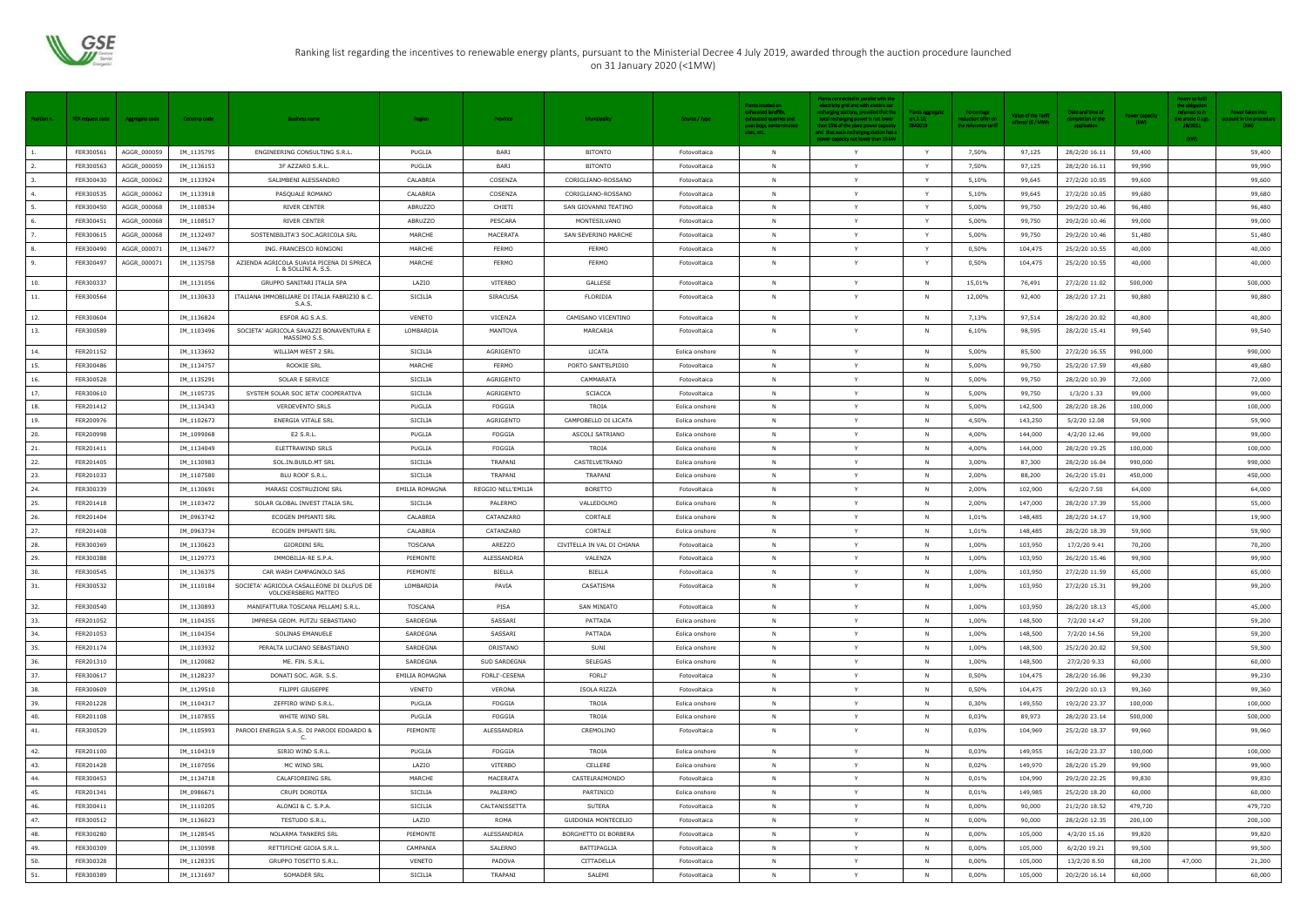| Position n. | FER request code       | Aggregate code | Censimp code             | Business name                                               | <b>Region</b>         | Province                  | Municipality                       | Source / Type                    | <b>Plants located on</b><br>exhausted landfills<br>exhausted quarries and<br>peat bogs, contaminated<br>sites, etc. | Plants connected in parallel with the<br>electricity grid and with electric car<br>echarging stations, provided that the<br>total recharging power is not lower<br>than 15% of the plant power capacity<br>and that each recharging station has a<br>power capacity not lower than 15 kW | <b>Plants aggregate</b><br>art.3.10,<br>DM2019 | Percentage<br>reduction offer or<br>the reference tariff | Value of the Tariff<br>offered (€ / MWh | Date and time of<br>completion of the<br>application | ower capacit<br>(kW) | Power to fulfil<br>the obligation<br>eferred to ir<br>he article D.L<br>28/2011<br>(kW) | Power taken into<br>count in the procedure<br>(kW) |
|-------------|------------------------|----------------|--------------------------|-------------------------------------------------------------|-----------------------|---------------------------|------------------------------------|----------------------------------|---------------------------------------------------------------------------------------------------------------------|------------------------------------------------------------------------------------------------------------------------------------------------------------------------------------------------------------------------------------------------------------------------------------------|------------------------------------------------|----------------------------------------------------------|-----------------------------------------|------------------------------------------------------|----------------------|-----------------------------------------------------------------------------------------|----------------------------------------------------|
| 52.         | FER300572              |                | IM_1136445               | CALOGERO MIRABILE                                           | SICILIA               | AGRIGENTO                 | RIBERA                             | Fotovoltaica                     | N                                                                                                                   | Y                                                                                                                                                                                                                                                                                        | <b>N</b>                                       | 0,00%                                                    | 105,000                                 | 27/2/20 13.03                                        | 39,900               |                                                                                         | 39,900                                             |
| 53.         | FER300549              |                | IM_1133937               | FASMA S.R.L.                                                | FRIULI VENEZIA GIULIA | PORDENONE                 | MANIAGO                            | Fotovoltaica                     | <b>N</b>                                                                                                            | Y                                                                                                                                                                                                                                                                                        | <b>N</b>                                       | $0,00\%$                                                 | 105,000                                 | 27/2/20 19.04                                        | 99,660               |                                                                                         | 99,660                                             |
| 54.         | FER300566              |                | IM_1110253               | VITA NUOVA DI DANIELA PERCESEPE & C. S.A.S.                 | CAMPANIA              | AVELLINO                  | MONTEMILETTO                       | Fotovoltaica                     | <b>N</b>                                                                                                            | Y                                                                                                                                                                                                                                                                                        | N                                              | $0,00\%$                                                 | 105,000                                 | 28/2/20 0.13                                         | 29,700               |                                                                                         | 29,700                                             |
| 55.         | FER300597              |                | IM_1130036               | LE PRIMIZIE SRL                                             | PUGLIA                | TARANTO                   | SAVA                               | Fotovoltaica                     | N                                                                                                                   | Y                                                                                                                                                                                                                                                                                        | N <sub>N</sub>                                 | $0,00\%$                                                 | 105,000                                 | 28/2/20 1.21                                         | 20,700               |                                                                                         | 20,700                                             |
| 56.         | FER300539              |                | IM_1136148               | C.G.S. METALMECCANICA DI CAMPANELLI<br>GIORDANO E C. S.N.C. | MARCHE                | PESARO E URBINO           | SAN COSTANZO                       | Fotovoltaica                     | <b>N</b>                                                                                                            | Y                                                                                                                                                                                                                                                                                        | N                                              | 0,00%                                                    | 105,000                                 | 28/2/20 8.39                                         | 88,740               |                                                                                         | 88,740                                             |
| 57.         | FER300469              |                | IM_1136044               | SECAB SOCIETA' COOPERATIVA                                  | FRIULI VENEZIA GIULIA | UDINE                     | SUTRIO                             | Fotovoltaica                     | N                                                                                                                   | $\mathbf{Y}$                                                                                                                                                                                                                                                                             | N                                              | $0,00\%$                                                 | 105,000                                 | 28/2/20 12.23                                        | 36,480               |                                                                                         | 36,480                                             |
| 58.         | FER300471              |                | IM_1136053               | SECAB SOCIETA' COOPERATIVA                                  | FRIULI VENEZIA GIULIA | <b>UDINE</b>              | SUTRIO                             | Fotovoltaica                     | N                                                                                                                   | Y                                                                                                                                                                                                                                                                                        | - N                                            | $0,00\%$                                                 | 105,000                                 | 28/2/20 12.25                                        | 42,750               |                                                                                         | 42,750                                             |
| 59.         | FER300472              |                | IM_1136061               | SECAB SOCIETA' COOPERATIVA                                  | FRIULI VENEZIA GIULIA | <b>UDINE</b>              | SUTRIO                             | Fotovoltaica                     | <b>N</b>                                                                                                            | Y                                                                                                                                                                                                                                                                                        | $\mathbb N$                                    | $0,00\%$                                                 | 105,000                                 | 28/2/20 12.28                                        | 61,280               |                                                                                         | 61,280                                             |
| 60.         | FER300592              |                | IM_1136025               | LE PRIMIZIE SRL                                             | PUGLIA                | TARANTO                   | SAVA                               | Fotovoltaica                     | N                                                                                                                   | Y                                                                                                                                                                                                                                                                                        | <b>N</b>                                       | $0,00\%$                                                 | 105,000                                 | 28/2/20 16.38                                        | 20,700               |                                                                                         | 20,700                                             |
| 61.         | FER300555              |                | IM_1137144               | LG GREEN S.R.L.                                             | SICILIA               | RAGUSA                    | MODICA                             | Fotovoltaica                     | <b>N</b>                                                                                                            | Y                                                                                                                                                                                                                                                                                        | N                                              | $0,00\%$                                                 | 105,000                                 | 28/2/20 19.32                                        | 99,750               |                                                                                         | 99,750                                             |
| 62.         | FER300613              |                | IM_1137945               | ASSOCIAZIONE SPORTIVA DILETTANTISTICA<br>VOLLEYNELCUORE     | VENETO                | ROVIGO                    | OCCHIOBELLO                        | Fotovoltaica                     | <b>N</b>                                                                                                            | Y                                                                                                                                                                                                                                                                                        | N                                              | 0,00%                                                    | 105,000                                 | 28/2/20 21.19                                        | 96,000               |                                                                                         | 96,000                                             |
| 63.         | FER300634              |                | IM_1138079               | FERRARI GROUP SRL                                           | EMILIA ROMAGNA        | PARMA                     | MONTECHIARUGOLO                    | Fotovoltaica                     | <b>N</b>                                                                                                            | Y                                                                                                                                                                                                                                                                                        | N                                              | 0,00%                                                    | 105,000                                 | 29/2/20 12.40                                        | 67,320               |                                                                                         | 67,320                                             |
| 64.         | FER300434              | AGGR_000061    | IM_1132672               | AZIENDA AGRICOLA MORTATI MARUSCIA                           | CALABRIA              | COSENZA                   | VILLAPIANA                         | Fotovoltaica                     | <b>N</b>                                                                                                            | N                                                                                                                                                                                                                                                                                        |                                                | 5,10%                                                    | 99,645                                  | 22/2/20 17.45                                        | 99,000               |                                                                                         | 99,000                                             |
| 65.         | FER300457              | AGGR_000061    | IM_1132670               | <b>FRANCO RUGNA</b>                                         | CALABRIA              | COSENZA                   | CORIGLIANO-ROSSANO                 | Fotovoltaica                     | N                                                                                                                   | $\mathsf{N}$                                                                                                                                                                                                                                                                             | Y                                              | 5,10%                                                    | 99,645                                  | 22/2/20 17.45                                        | 99,000               |                                                                                         | 99,000                                             |
| 66.         | FER300459              | AGGR_000061    | IM_1134735               | AZIENDA AGRICOLA MORTATI MARUSCIA                           | CALABRIA              | COSENZA                   | VILLAPIANA                         | Fotovoltaica                     | N                                                                                                                   | N                                                                                                                                                                                                                                                                                        | Y                                              | 5,10%                                                    | 99,645                                  | 22/2/20 17.45                                        | 99,000               |                                                                                         | 99,000                                             |
| 67.         | FER300461              | AGGR_000061    | IM_1131041               | PUNTO SRL                                                   | CALABRIA              | COSENZA                   | CORIGLIANO-ROSSANO                 | Fotovoltaica                     |                                                                                                                     | N                                                                                                                                                                                                                                                                                        |                                                | 5,10%                                                    | 99,645                                  | 22/2/20 17.45                                        | 99,000               |                                                                                         | 99,000                                             |
| 68.         | FER300456              | AGGR_000060    | IM_1133582               | PIGOLAB SRL                                                 | CAMPANIA              | <b>BENEVENTO</b>          | APICE                              | Fotovoltaica                     | N                                                                                                                   | N                                                                                                                                                                                                                                                                                        |                                                | 4,80%                                                    | 99,960                                  | 26/2/20 18.01                                        | 21,440               |                                                                                         | 21,440                                             |
| 69.         | FER300473              | AGGR_000060    | IM_1129544               | PIGOLAB SRL                                                 | CAMPANIA              | <b>BENEVENTO</b>          | CIRCELLO                           | Fotovoltaica                     | <b>N</b>                                                                                                            | N                                                                                                                                                                                                                                                                                        |                                                | 4,80%                                                    | 99,960                                  | 26/2/20 18.01                                        | 78,400               |                                                                                         | 78,400                                             |
| 70.         | FER300570              | AGGR_000072    | IM_1111914               | SERVIDIO FRANCA                                             | CALABRIA              | COSENZA                   | CORIGLIANO-ROSSANO                 | Fotovoltaica                     | N                                                                                                                   | $\mathsf{N}$                                                                                                                                                                                                                                                                             | Y                                              | 2,00%                                                    | 102,900                                 | 27/2/20 13.09                                        | 99,680               |                                                                                         | 99,680                                             |
| 71.         | FER300574              | AGGR_000072    | IM_1111916               | SALIMBENI ANTONIO                                           | CALABRIA              | COSENZA                   | CORIGLIANO-ROSSANO                 | Fotovoltaica                     | N                                                                                                                   | N                                                                                                                                                                                                                                                                                        | Y                                              | 2,00%                                                    | 102,900                                 | 27/2/20 13.09                                        | 99,680               |                                                                                         | 99,680                                             |
| 72.         | FER201226              | AGGR_000066    | IM_1102706               | MC WIND SRL                                                 | LAZIO                 | VITERBO                   | CELLERE                            | Eolica onshore                   | <b>N</b>                                                                                                            | N                                                                                                                                                                                                                                                                                        |                                                | 0,02%                                                    | 89,982                                  | 26/2/20 10.26                                        | 499,900              |                                                                                         | 499,900                                            |
| 73.         | FER201227              | AGGR_000066    | IM_1102704               | MC WIND SRL                                                 | LAZIO                 | VITERBO                   | TESSENNANO                         | Eolica onshore                   | <b>N</b>                                                                                                            | N                                                                                                                                                                                                                                                                                        | Y                                              | 0,02%                                                    | 89,982                                  | 26/2/20 10.26                                        | 499,900              |                                                                                         | 499,900                                            |
| 74.         | FER201215              | AGGR_000063    | IM_1104527               | MC WIND SRL                                                 | PUGLIA                | FOGGIA                    | TROIA                              | Eolica onshore                   | N                                                                                                                   | N                                                                                                                                                                                                                                                                                        |                                                | 0,02%                                                    | 149,970                                 | 25/2/20 14.49                                        | 99,900               |                                                                                         | 99,900                                             |
| 75.         | FER201216              | AGGR_000063    | IM_1107071               | MC WIND SRL                                                 | PUGLIA                | FOGGIA                    | <b>BOVINO</b>                      | Eolica onshore                   | N                                                                                                                   | N                                                                                                                                                                                                                                                                                        | $\mathsf{Y}$                                   | 0,02%                                                    | 149,970                                 | 25/2/20 14.49                                        | 100,000              |                                                                                         | 100,000                                            |
| 76.         | FER201217              | AGGR_000064    | IM_1104517               | MC WIND SRL                                                 | PUGLIA                | FOGGIA                    | TROIA                              | Eolica onshore                   | N                                                                                                                   | N                                                                                                                                                                                                                                                                                        | Y                                              | 0,02%                                                    | 149,970                                 | 25/2/20 15.02                                        | 99,900               |                                                                                         | 99,900                                             |
| 77.         | FER201218              | AGGR_000064    | IM_1104523               | MC WIND SRL                                                 | PUGLIA                | FOGGIA                    | FOGGIA                             | Eolica onshore                   |                                                                                                                     | N                                                                                                                                                                                                                                                                                        |                                                | 0,02%                                                    | 149,970                                 | 25/2/20 15.02                                        | 99,900               |                                                                                         | 99,900                                             |
| 78.         | FER201219              | AGGR_000065    | IM_1104423               | MC WIND SRL                                                 | PUGLIA                | FOGGIA                    | <b>TROIA</b>                       | Eolica onshore                   | N                                                                                                                   | N                                                                                                                                                                                                                                                                                        |                                                | 0,02%                                                    | 149,970                                 | 25/2/20 15.14                                        | 99,900               |                                                                                         | 99,900                                             |
| 79.         | FER201220              | AGGR_000065    | IM_1105161               | MC WIND SRL                                                 | PUGLIA                | <b>FOGGIA</b>             | FOGGIA                             | Eolica onshore                   | N                                                                                                                   | N                                                                                                                                                                                                                                                                                        | Y                                              | 0,02%                                                    | 149,970                                 | 25/2/20 15.14                                        | 99,900               |                                                                                         | 99,900                                             |
| 80.         | FER201069              | AGGR_000052    | IM_1111164               | <b>ICODRIN SRL</b>                                          | MOLISE                | <b>CAMPOBASSO</b>         | RIPABOTTONI                        | Eolica onshore                   | <b>N</b>                                                                                                            | N                                                                                                                                                                                                                                                                                        | Y                                              | 0,00%                                                    | 90,000                                  | 28/2/20 17.23                                        | 500,000              |                                                                                         | 500,000                                            |
| 81.         | FER201070              | AGGR_000052    | IM_1111220               | <b>ICODRIN SRL</b>                                          | MOLISE                | <b>CAMPOBASSO</b>         | TUFARA                             | Eolica onshore                   | <b>N</b>                                                                                                            | $\mathsf{N}$                                                                                                                                                                                                                                                                             |                                                | $0,00\%$                                                 | 90,000                                  | 28/2/20 17.23                                        | 400,000              |                                                                                         | 400,000                                            |
| 82.<br>83.  | FER300305              |                | IM_1130905               | BFR MECCANICA S.R.L                                         | VENETO                | TREVISO                   | CESSALTO                           | Fotovoltaica                     | N                                                                                                                   | N                                                                                                                                                                                                                                                                                        | $\mathbf N$                                    | 30.00%                                                   | 63,000                                  | 1/2/20 16.33                                         | 85,680               |                                                                                         | 85,680                                             |
|             | FER300306              |                | IM_1130913               | BFR MECCANICA S.R.L.                                        | VENETO                | TREVISO                   | CESSALTO                           | Fotovoltaica                     |                                                                                                                     |                                                                                                                                                                                                                                                                                          | N                                              | 30,00%                                                   | 63,000                                  | 1/2/20 16.37                                         | 97,650               |                                                                                         | 97,650                                             |
| 84.         | FER300307              |                | IM_1130917               | BFR MECCANICA S.R.L.<br>SIMAR SRL                           | VENETO                | TREVISO                   | CESSALTO<br>SANTO STINO DI LIVENZA | Fotovoltaica                     | <b>N</b><br><b>N</b>                                                                                                | N<br>N                                                                                                                                                                                                                                                                                   | $\mathbb N$                                    | 30,00%                                                   | 73,500                                  | 1/2/20 16.38                                         | 97,650               |                                                                                         | 97,650                                             |
| 85.<br>86.  | FER300362<br>FER200859 |                | IM_1110994<br>IM_0968405 | SOCIETÀ AGRICOLA LA VALLE DELLA LUNA SS                     | VENETO<br>SICILIA     | VENEZIA<br>TRAPANI        | CASTELVETRANO                      | Fotovoltaica                     | <b>N</b>                                                                                                            | N                                                                                                                                                                                                                                                                                        | N                                              | 30,00%<br>30,00%                                         | 73,500<br>105,000                       | 26/2/20 10.46<br>31/1/20 13.41                       | 99,990<br>60,000     |                                                                                         | 99,990<br>60,000                                   |
| 87.         | FER200867              |                | IM_1100717               | GICA PLAN S.R.L.                                            | SICILIA               | AGRIGENTO                 | NARO                               | Eolica onshore<br>Eolica onshore | N                                                                                                                   | N                                                                                                                                                                                                                                                                                        | $\mathbb N$                                    | 20,00%                                                   | 120,000                                 | 31/1/20 16.32                                        | 60,000               |                                                                                         | 60,000                                             |
| 88.         | FER200870              |                | IM_1100713               | C.M.I. DEVELOPMENTS S.R.L.                                  | SICILIA               | AGRIGENTO                 | <b>NARO</b>                        | Eolica onshore                   | N                                                                                                                   | N                                                                                                                                                                                                                                                                                        | N                                              | 20,00%                                                   | 120,000                                 | 3/2/20 11.53                                         | 60,000               |                                                                                         | 60,000                                             |
| 89.         | FER200851              |                | IM_1100704               | <b>BENVENTI S.R.L.</b>                                      | SICILIA               | AGRIGENTO                 | <b>NARO</b>                        | Eolica onshore                   | N                                                                                                                   | N                                                                                                                                                                                                                                                                                        | N                                              | 20,00%                                                   | 120,000                                 | 3/2/20 11.57                                         | 60,000               |                                                                                         | 60,000                                             |
| 90.         | FER300368              |                | IM_1101558               | BEVILACQUA ROSA ANNA                                        | MOLISE                | <b>CAMPOBASSO</b>         | CAMPOMARINO                        | Fotovoltaica                     | <b>N</b>                                                                                                            | N                                                                                                                                                                                                                                                                                        | N                                              | 15,21%                                                   | 76,311                                  | 27/2/20 11.51                                        | 972,240              |                                                                                         | 972,240                                            |
| 91.         | FER201328              |                | IM_1110937               | WIND ENERGY ROSETO S.R.L.                                   | CAMPANIA              | <b>BENEVENTO</b>          | FOIANO DI VAL FORTORE              | Eolica onshore                   | N                                                                                                                   | N                                                                                                                                                                                                                                                                                        | N                                              | 13,00%                                                   | 130,500                                 | 28/2/20 12.44                                        | 60,000               |                                                                                         | 60,000                                             |
| 92.         | FER300569              |                | IM_1137415               | IRR S.R.L.                                                  | PUGLIA                | BARLETTA-ANDRIA-<br>TRANI | <b>BISCEGLIE</b>                   | Fotovoltaica                     | <b>N</b>                                                                                                            | N                                                                                                                                                                                                                                                                                        | $\mathbb N$                                    | 12,00%                                                   | 79,200                                  | 28/2/20 16.49                                        | 156,000              |                                                                                         | 156,000                                            |
| 93.         | FER200927              |                | IM_1109858               | DDH SRL                                                     | PUGLIA                | FOGGIA                    | BOVINO                             | Eolica onshore                   | N                                                                                                                   | $\mathsf{N}$                                                                                                                                                                                                                                                                             | N                                              | 12,00%                                                   | 132,000                                 | 31/1/20 18.54                                        | 60,000               |                                                                                         | 60,000                                             |
| 94.         | FER201324              |                | IM_1110911               | TOZZI WIND ENERGY S.R.L.                                    | CAMPANIA              | <b>BENEVENTO</b>          | FOIANO DI VAL FORTORE              | Eolica onshore                   | N                                                                                                                   | $\mathsf{N}$                                                                                                                                                                                                                                                                             | $\mathbb N$                                    | 12,00%                                                   | 132,000                                 | 28/2/20 12.58                                        | 60,000               |                                                                                         | 60,000                                             |
| 95.         | FER201321              |                | IM_1110922               | BARBATO WIND ENERGY S.R.L.                                  | CAMPANIA              | <b>BENEVENTO</b>          | FOIANO DI VAL FORTORE              | Eolica onshore                   | <b>N</b>                                                                                                            | N                                                                                                                                                                                                                                                                                        | $\mathbb N$                                    | 12,00%                                                   | 132,000                                 | 28/2/20 16.19                                        | 60,000               |                                                                                         | 60,000                                             |
| 96.         | FER300320              |                | IM_1109830               | AGSM VERONA SPA                                             | SICILIA               | SIRACUSA                  | AUGUSTA                            | Fotovoltaica                     | N                                                                                                                   | $\mathsf{N}$                                                                                                                                                                                                                                                                             | N                                              | 11,00%                                                   | 80,100                                  | 19/2/20 17.29                                        | 999,900              |                                                                                         | 999,900                                            |
| 97.         | FER200932              |                | IM_1109861               | WIND OAK S.R.L.                                             | PUGLIA                | FOGGIA                    | <b>BOVINO</b>                      | Eolica onshore                   | N                                                                                                                   | N                                                                                                                                                                                                                                                                                        | $\mathbb N$                                    | 11,00%                                                   | 133,500                                 | 31/1/20 19.12                                        | 60,000               |                                                                                         | 60,000                                             |
| 98.         | FER200924              |                | IM_0974691               | ANACOT SRL                                                  | SICILIA               | TRAPANI                   | MARSALA                            | Eolica onshore                   | <b>N</b>                                                                                                            | N                                                                                                                                                                                                                                                                                        | $\mathbb N$                                    | 11,00%                                                   | 133,500                                 | 19/2/20 15.51                                        | 60,000               |                                                                                         | 60,000                                             |
| 99.         | FER201388              |                | IM_0908142               | ENERPAS S.R.L.                                              | PUGLIA                | FOGGIA                    | CERIGNOLA                          | Eolica onshore                   | <b>N</b>                                                                                                            | N                                                                                                                                                                                                                                                                                        | $\mathbb N$                                    | 10,00%                                                   | 81,000                                  | 27/2/20 20.33                                        | 200,000              |                                                                                         | 200,000                                            |
| 100.        | FER300621              |                | IM_1137536               | SA.FI. & G. GROUP SRL                                       | SICILIA               | AGRIGENTO                 | CALAMONACI                         | Fotovoltaica                     | <b>N</b>                                                                                                            | N                                                                                                                                                                                                                                                                                        | N                                              | 10,00%                                                   | 94,500                                  | 28/2/20 19.05                                        | 43,400               |                                                                                         | 43,400                                             |
| 101.        | FER300622              |                | IM_1137538               | SA.FI. & G. GROUP SRL                                       | SICILIA               | AGRIGENTO                 | CALAMONACI                         | Fotovoltaica                     | N                                                                                                                   | N                                                                                                                                                                                                                                                                                        | N                                              | 10,00%                                                   | 94,500                                  | 28/2/20 19.07                                        | 21,000               |                                                                                         | 21,000                                             |
| 102.        | FER201102              |                | IM 1002414               | COOPERATIVA AGRICOLA SAN BIAGIO                             | PUGLIA                | TARANTO                   | MANDURIA                           | Eolica onshore                   | N                                                                                                                   | $\mathsf{N}$                                                                                                                                                                                                                                                                             | N                                              | 10,00%                                                   | 135,000                                 | 11/2/20 11.07                                        | 55,000               |                                                                                         | 55,000                                             |
| 103.        | FER201387              |                | IM_1136505               | M.M. SRLS                                                   | MOLISE                | CAMPOBASSO                | SANT'ELIA A PIANISI                | Eolica onshore                   | <b>N</b>                                                                                                            | N                                                                                                                                                                                                                                                                                        | $\mathbf N$                                    | 10,00%                                                   | 135,000                                 | 27/2/20 13.03                                        | 60,000               |                                                                                         | 60,000                                             |
| 104.        | FER201231              |                | IM_0943649               | CIPRIANO ENERGIA SRL SEMPLIFICATA                           | <b>BASILICATA</b>     | POTENZA                   | MURO LUCANO                        | Eolica onshore                   | N                                                                                                                   | $\mathsf{N}$                                                                                                                                                                                                                                                                             | N                                              | 10,00%                                                   | 135,000                                 | 28/2/20 17.02                                        | 9,990                |                                                                                         | 9,990                                              |
| 105.        | FER201327              |                | IM_1110905               | TOZZI WIND ENERGY S.R.L.                                    | CAMPANIA              | <b>BENEVENTO</b>          | FOIANO DI VAL FORTORE              | Eolica onshore                   | <b>N</b>                                                                                                            | N                                                                                                                                                                                                                                                                                        | N                                              | 9,00%                                                    | 81,900                                  | 28/2/20 12.52                                        | 60,000               |                                                                                         | 60,000                                             |
| 106.        | FER201330              |                | IM_1110944               | MANDRIE WIND ENERGY S.R.L.                                  | CAMPANIA              | <b>BENEVENTO</b>          | FOIANO DI VAL FORTORE              | Eolica onshore                   | N                                                                                                                   | N                                                                                                                                                                                                                                                                                        | N                                              | 9,00%                                                    | 81,900                                  | 28/2/20 14.28                                        | 60,000               |                                                                                         | 60,000                                             |
| 107.        | FER201331              |                | IM_1110940               | MANDRIE WIND ENERGY S.R.L.                                  | CAMPANIA              | <b>BENEVENTO</b>          | FOIANO DI VAL FORTORE              | Eolica onshore                   | <b>N</b>                                                                                                            | N                                                                                                                                                                                                                                                                                        | N                                              | 9,00%                                                    | 136,500                                 | 28/2/20 14.54                                        | 60,000               |                                                                                         | 60,000                                             |
| 108.        | FER300271              |                | IM_1128225               | COZZO FILONERO SRL                                          | SICILIA               | <b>SIRACUSA</b>           | MELILLI                            | Fotovoltaica                     | N                                                                                                                   | N                                                                                                                                                                                                                                                                                        | N                                              | 8,00%                                                    | 82,800                                  | 28/2/20 17.05                                        | 999,900              |                                                                                         | 999,900                                            |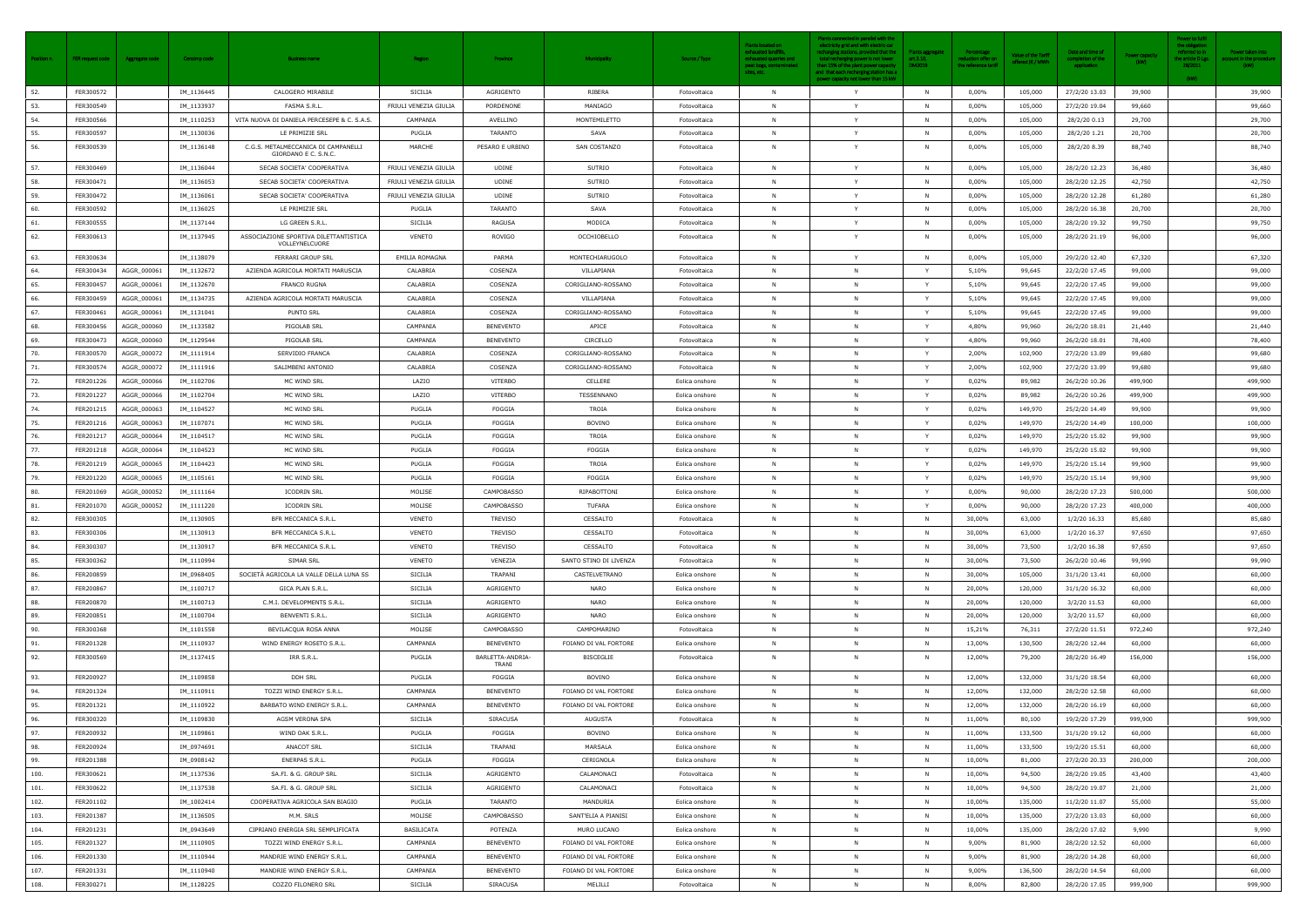| Position n. | FER request code | Aggregate code | Censimp code | <b>Business name</b>                                      | <b>Region</b>       | Province         | <b>Municipality</b>    | Source / Type  | Plants located on<br>exhausted landfills,<br>exhausted quarries and<br>peat bogs, contaminated<br>sites, etc. | Plants connected in parallel with the<br>electricity grid and with electric car<br>recharging stations, provided that the<br>total recharging power is not lower<br>than 15% of the plant power capacity<br>and that each recharging station has a<br>power capacity not lower than 15 kW | <b>Plants aggregate</b><br>art.3.10,<br>DM2019 | Percentage<br>reduction offer on<br>the reference tariff | <b>Value of the Tariff</b><br>offered (€ / MWl | Date and time of<br>completion of the<br>application | Power capaci<br>(kW) | Power to fulfil<br>the obligation<br>referred to in<br>he article D.Lg<br>28/2011<br>(kW) | Power taken into<br>count in the procedure<br>(kW) |
|-------------|------------------|----------------|--------------|-----------------------------------------------------------|---------------------|------------------|------------------------|----------------|---------------------------------------------------------------------------------------------------------------|-------------------------------------------------------------------------------------------------------------------------------------------------------------------------------------------------------------------------------------------------------------------------------------------|------------------------------------------------|----------------------------------------------------------|------------------------------------------------|------------------------------------------------------|----------------------|-------------------------------------------------------------------------------------------|----------------------------------------------------|
| 109.        | FER300391        |                | IM_1130935   | GRUPPO INDOMITA S.R.L.                                    | SICILIA             | <b>SIRACUSA</b>  | <b>AUGUSTA</b>         | Fotovoltaica   | N                                                                                                             | $\mathsf{N}$                                                                                                                                                                                                                                                                              | N                                              | 8,00%                                                    | 82,800                                         | 29/2/20 12.09                                        | 500,000              |                                                                                           | 500,000                                            |
| 110.        | FER201326        |                | IM_1110913   | TOZZI WIND ENERGY S.R.L.                                  | CAMPANIA            | <b>BENEVENTO</b> | FOIANO DI VAL FORTORE  | Eolica onshore | <b>N</b>                                                                                                      | N                                                                                                                                                                                                                                                                                         | <b>N</b>                                       | 8,00%                                                    | 138,000                                        | 28/2/20 13.07                                        | 60,000               |                                                                                           | 60,000                                             |
| 111.        | FER201313        |                | IM_1110928   | BARBATO WIND ENERGY S.R.L.                                | CAMPANIA            | <b>BENEVENTO</b> | FOIANO DI VAL FORTORE  | Eolica onshore | <b>N</b>                                                                                                      | N                                                                                                                                                                                                                                                                                         | N                                              | 8,00%                                                    | 138,000                                        | 28/2/20 15.55                                        | 60,000               |                                                                                           | 60,000                                             |
| 112.        | FER201323        |                | IM_1110932   | BARBATO WIND ENERGY S.R.L.                                | CAMPANIA            | <b>BENEVENTO</b> | FOIANO DI VAL FORTORE  | Eolica onshore | <b>N</b>                                                                                                      | N                                                                                                                                                                                                                                                                                         | $\mathbb N$                                    | 8,00%                                                    | 138,000                                        | 28/2/20 16.41                                        | 60,000               |                                                                                           | 60,000                                             |
| 113.        | FER200930        |                | IM_1109878   | BLUE HORSESHOE SRL                                        | PUGLIA              | FOGGIA           | CASTELLUCCIO DEI SAURI | Eolica onshore |                                                                                                               | N                                                                                                                                                                                                                                                                                         | N                                              | 7,50%                                                    | 138,750                                        | 31/1/20 18.35                                        | 60,000               |                                                                                           | 60,000                                             |
| 114.        | FER200929        |                | IM_1109877   | <b>BLUE HORSESHOE SRL</b>                                 | PUGLIA              | FOGGIA           | <b>BOVINO</b>          | Eolica onshore | N                                                                                                             | N                                                                                                                                                                                                                                                                                         | N                                              | 7,50%                                                    | 138,750                                        | 31/1/20 18.41                                        | 60,000               |                                                                                           | 60,000                                             |
| 115.        | FER200884        |                | IM_1099472   | GASWIND SOCIETÀ A RESPONSABILITÀ LIMITATA<br>SEMPLIFICATA | PUGLIA              | BRINDISI         | <b>BRINDISI</b>        | Eolica onshore | <b>N</b>                                                                                                      | N                                                                                                                                                                                                                                                                                         | N                                              | 6,51%                                                    | 140,235                                        | 31/1/20 16.02                                        | 100,000              |                                                                                           | 100,000                                            |
| 116.        | FER300586        |                | IM_1137456   | RUGGIERI FLORIANA                                         | SICILIA             | RAGUSA           | RAGUSA                 | Fotovoltaica   | N                                                                                                             | N                                                                                                                                                                                                                                                                                         | N                                              | 5,50%                                                    | 99,225                                         | 28/2/20 20.59                                        | 99,960               |                                                                                           | 99,960                                             |
| 117.        | FER300585        |                | IM_1137444   | RUGGIERI ALESSIA                                          | SICILIA             | RAGUSA           | RAGUSA                 | Fotovoltaica   | <b>N</b>                                                                                                      | $\mathsf{N}$                                                                                                                                                                                                                                                                              | N                                              | 5,50%                                                    | 99,225                                         | 28/2/20 21.42                                        | 99,960               |                                                                                           | 99,960                                             |
| 118.        | FER300374        |                | IM_1132625   | COMPONENTI VIBROCEMENTO SARDEGNA S.R.L                    | SARDEGNA            | SUD SARDEGNA     | MONASTIR               | Fotovoltaica   | N                                                                                                             | N                                                                                                                                                                                                                                                                                         | N                                              | 5,12%                                                    | 85,392                                         | 28/2/20 19.16                                        | 198,000              |                                                                                           | 198,000                                            |
| 119.        | FER201334        |                | IM_1099164   | AMUNI S.R.L.                                              | SICILIA             | PALERMO          | <b>SCLAFANI BAGNI</b>  | Eolica onshore | N                                                                                                             | N                                                                                                                                                                                                                                                                                         | N                                              | 5,00%                                                    | 85,500                                         | 28/2/20 18.54                                        | 999,000              |                                                                                           | 999,000                                            |
| 120.        | FER300559        |                | IM_1126658   | GM LAVORAZIONI MECCANICHE S.R.L.                          | LOMBARDIA           | PAVIA            | <b>BORGO PRIOLO</b>    | Fotovoltaica   | <b>N</b>                                                                                                      | N                                                                                                                                                                                                                                                                                         | N                                              | 5,00%                                                    | 99,750                                         | 26/2/20 17.07                                        | 99,630               |                                                                                           | 99,630                                             |
| 121.        | FER300541        |                | IM_1111513   | GHISLANDI ALDO SKI SERVICE                                | LOMBARDIA           | <b>BERGAMO</b>   | <b>NEMBRO</b>          | Fotovoltaica   | <b>N</b>                                                                                                      | N                                                                                                                                                                                                                                                                                         | $\mathbb N$                                    | 5,00%                                                    | 99,750                                         | 27/2/20 17.29                                        | 21,320               |                                                                                           | 21,320                                             |
| 122.        | FER300446        |                | IM_1103774   | ENFO SERVICE S.R.L.                                       | PUGLIA              | BARI             | ALTAMURA               | Fotovoltaica   | N                                                                                                             | N                                                                                                                                                                                                                                                                                         | - N                                            | 4,00%                                                    | 100,800                                        | 26/2/20 16.51                                        | 25,000               |                                                                                           | 25,000                                             |
| 123.        | FER300534        |                | IM_1132192   | SOCIETA' AGRICOLA TALLONE F.LLI FLAVIO E<br>CLAUDIO S.S.  | PIEMONTE            | <b>CUNEO</b>     | <b>BUSCA</b>           | Fotovoltaica   | <b>N</b>                                                                                                      | N                                                                                                                                                                                                                                                                                         |                                                | 4,00%                                                    | 100,800                                        | 29/2/20 8.49                                         | 76,880               |                                                                                           | 76,880                                             |
| 124.        | FER200948        |                | IM_1125940   | RINALDI PRODUCTION SRLS                                   | BASILICATA          | POTENZA          | BELLA                  | Eolica onshore | N                                                                                                             | N                                                                                                                                                                                                                                                                                         | N                                              | 3,28%                                                    | 145,080                                        | 4/2/20 17.36                                         | 100,000              |                                                                                           | 100,000                                            |
| 125.        | FER200985        |                | IM_0970151   | <b>CAMERSON SPA</b>                                       | <b>BASILICATA</b>   | POTENZA          | ACERENZA               | Eolica onshore | N                                                                                                             | N                                                                                                                                                                                                                                                                                         | - N                                            | 3,14%                                                    | 145,290                                        | 5/2/20 14.38                                         | 59,900               |                                                                                           | 59,900                                             |
| 126.        | FER201034        |                | IM_0970361   | EN.PRO SRL                                                | BASILICATA          | POTENZA          | CANCELLARA             | Eolica onshore | <b>N</b>                                                                                                      | $\mathsf{N}$                                                                                                                                                                                                                                                                              | N                                              | 3,14%                                                    | 145,290                                        | 10/2/20 12.37                                        | 59,900               |                                                                                           | 59,900                                             |
| 127.        | FER201036        |                | IM_0970359   | EN.PRO SRL                                                | <b>BASILICATA</b>   | POTENZA          | RUOTI                  | Eolica onshore | N                                                                                                             | $\mathsf{N}$                                                                                                                                                                                                                                                                              | N <sub>N</sub>                                 | 3,14%                                                    | 145,290                                        | 10/2/20 12.48                                        | 59,900               |                                                                                           | 59,900                                             |
| 128.        | FER200992        |                | IM_0970454   | GHIBLI ENERGY 2 S.R.L.                                    | BASILICATA          | POTENZA          | CANCELLARA             | Eolica onshore | N                                                                                                             | N                                                                                                                                                                                                                                                                                         | <b>N</b>                                       | 3,14%                                                    | 145,290                                        | 17/2/20 12.14                                        | 59,900               |                                                                                           | 59,900                                             |
| 129.        | FER200997        |                | IM_0970383   | GHIBLI ENERGY 2 S.R.L.                                    | BASILICATA          | POTENZA          | RUOTI                  | Eolica onshore | <b>N</b>                                                                                                      | N                                                                                                                                                                                                                                                                                         | $\mathbb N$                                    | 3,14%                                                    | 145,290                                        | 17/2/20 12.16                                        | 59,900               |                                                                                           | 59,900                                             |
| 130.        | FER300493        |                | IM_1136397   | CERESA S.P.A.                                             | PIEMONTE            | ASTI             | CELLARENGO             | Fotovoltaica   | N                                                                                                             | N                                                                                                                                                                                                                                                                                         | N                                              | 3,02%                                                    | 101,829                                        | 28/2/20 18.37                                        | 99,750               |                                                                                           | 99,750                                             |
| 131.        | FER300428        |                | IM_1110524   | EUROPROFILGLASS DI VAVALA' VINCENZO<br>GRAZIANO           | CALABRIA            | VIBO VALENTIA    | SPADOLA                | Fotovoltaica   | <b>N</b>                                                                                                      | N                                                                                                                                                                                                                                                                                         | $\mathbb N$                                    | 3,01%                                                    | 101,840                                        | 28/2/20 15.39                                        | 33,600               |                                                                                           | 33,600                                             |
| 132.        | FER300435        |                | IM_1133361   | AZIENDA AGRICOLA CILENTO NICOLA                           | CALABRIA            | COSENZA          | CORIGLIANO-ROSSANO     | Fotovoltaica   | <b>N</b>                                                                                                      | N                                                                                                                                                                                                                                                                                         | $\mathbb N$                                    | 3,00%                                                    | 101,850                                        | 24/2/20 16.34                                        | 30,000               |                                                                                           | 30,000                                             |
| 133.        | FER300454        |                | IM_1130021   | BRUNO MARCO LANDORNO                                      | PIEMONTE            | TORINO           | IVREA                  | Fotovoltaica   |                                                                                                               | N                                                                                                                                                                                                                                                                                         | N                                              | 2,50%                                                    | 102,375                                        | 28/2/20 15.17                                        | 27,600               |                                                                                           | 27,600                                             |
| 134.        | FER200888        |                | IM_0946350   | <b>GENERALWIND SRLS</b>                                   | CALABRIA            | CATANZARO        | PETRIZZI               | Eolica onshore | N                                                                                                             | N                                                                                                                                                                                                                                                                                         | $\mathbb N$                                    | 2,13%                                                    | 146,805                                        | 3/2/20 12.52                                         | 60,000               |                                                                                           | 60,000                                             |
| 135.        | FER200883        |                | IM_0946352   | <b>GENERALWIND SRLS</b>                                   | CALABRIA            | CATANZARO        | PETRIZZI               | Eolica onshore | <b>N</b>                                                                                                      | N                                                                                                                                                                                                                                                                                         | <b>N</b>                                       | 2,13%                                                    | 146,805                                        | 3/2/20 12.52                                         | 60,000               |                                                                                           | 60,000                                             |
| 136.        | FER200879        |                | IM_0946345   | TETRA INGEGNERIA SRL                                      | CALABRIA            | CATANZARO        | PETRIZZI               | Eolica onshore | <b>N</b>                                                                                                      | N                                                                                                                                                                                                                                                                                         | $\mathbb N$                                    | 2,13%                                                    | 146,805                                        | 3/2/20 12.53                                         | 60,000               |                                                                                           | 60,000                                             |
| 137.        | FER300526        |                | IM_1135321   | I GALASSI S.P.A.                                          | MARCHE              | MACERATA         | POTENZA PICENA         | Fotovoltaica   | N                                                                                                             | N                                                                                                                                                                                                                                                                                         | <b>N</b>                                       | 2,00%                                                    | 102,900                                        | 28/2/20 18.15                                        | 99,760               |                                                                                           | 99,760                                             |
| 138.        | FER201098        |                | IM_1131941   | PASQUALE FAUSTO MILANO                                    | <b>BASILICATA</b>   | POTENZA          | POTENZA                | Eolica onshore |                                                                                                               |                                                                                                                                                                                                                                                                                           |                                                | 2,00%                                                    | 147,000                                        | 11/2/20 10.31                                        | 59,000               |                                                                                           | 59,000                                             |
| 139.        | FER201097        |                | IM_1110950   | ABBASCIANO S.A.S. DI NICOLA ABBASCIANO                    | BASILICATA          | POTENZA          | POTENZA                | Eolica onshore | <b>N</b>                                                                                                      | $\mathsf{N}$                                                                                                                                                                                                                                                                              | N                                              | 2,00%                                                    | 147,000                                        |                                                      | 59,000               |                                                                                           |                                                    |
| 140.        |                  |                |              |                                                           |                     |                  |                        |                | N                                                                                                             | N                                                                                                                                                                                                                                                                                         | N                                              |                                                          |                                                | 11/2/20 10.42                                        |                      |                                                                                           | 59,000                                             |
|             | FER201091        |                | IM_1110565   | INZAINA NICOLÒ                                            | SARDEGNA            | SASSARI          | LURAS                  | Eolica onshore |                                                                                                               |                                                                                                                                                                                                                                                                                           |                                                | 2,00%                                                    | 147,000                                        | 13/2/20 16.25                                        | 60,000               |                                                                                           | 60,000                                             |
| 141.        | FER201349        |                | IM_1101796   | GREEN ONE S.R.L.                                          | SARDEGNA            | ORISTANO         | SANTU LUSSURGIU        | Eolica onshore | <b>N</b>                                                                                                      | N                                                                                                                                                                                                                                                                                         | $\mathbb N$                                    | 2,00%                                                    | 147,000                                        | 25/2/20 18.00                                        | 59,000               |                                                                                           | 59,000                                             |
| 142.        | FER300514        |                | IM_1136022   | SOCIETA' AGRICOLA ROTELLA SRL                             | MARCHE              | ASCOLI PICENO    | ROTELLA                | Fotovoltaica   | N                                                                                                             | N                                                                                                                                                                                                                                                                                         | N                                              | 1,50%                                                    | 88,650                                         | 28/2/20 13.06                                        | 969,990              |                                                                                           | 969,990                                            |
| 143.        | FER201260        |                | IM_0934548   | ES S.R.L.S.                                               | <b>BASILICATA</b>   | POTENZA          | <b>BALVANO</b>         | Eolica onshore | N                                                                                                             | N                                                                                                                                                                                                                                                                                         | $\mathbb N$                                    | 1,50%                                                    | 147,750                                        | 21/2/20 22.39                                        | 60,000               |                                                                                           | 60,000                                             |
| 144.        | FER201126        |                | IM_1101168   | CAP4 SRL                                                  | BASILICATA          | POTENZA          | POTENZA                | Eolica onshore | <b>N</b>                                                                                                      | N                                                                                                                                                                                                                                                                                         | $\mathbb N$                                    | 1,25%                                                    | 148,125                                        | 11/2/20 18.07                                        | 59,000               |                                                                                           | 59,000                                             |
| 145.        | FER300496        |                | IM_1135422   | OFF.ELETT. S.VIGILIO DI MAREBBE SPA                       | TRENTINO ALTO ADIGE | BOLZANO/BOZEN    | MAREBBE - ENNEBERG     | Fotovoltaica   | N                                                                                                             | N                                                                                                                                                                                                                                                                                         | <b>N</b>                                       | 1,20%                                                    | 103,740                                        | 28/2/20 18.07                                        | 79,380               |                                                                                           | 79,380                                             |
| 146.        | FER201019        |                | IM_1106519   | DOMENICO CARACCIOLO                                       | CALABRIA            | CATANZARO        | PETRIZZI               | Eolica onshore | <b>N</b>                                                                                                      | $\mathsf{N}$                                                                                                                                                                                                                                                                              | $\mathbb N$                                    | 1,20%                                                    | 148,200                                        | 7/2/20 10.24                                         | 60,000               |                                                                                           | 60,000                                             |
| 147.        | FER201130        |                | IM_1133004   | LUCIANI NICOLINO                                          | LAZIO               | VITERBO          | CELLERE                | Eolica onshore | N                                                                                                             | N                                                                                                                                                                                                                                                                                         | N                                              | 1,20%                                                    | 148,200                                        | 26/2/20 9.05                                         | 100,000              |                                                                                           | 100,000                                            |
| 148.        | FER201297        |                | IM_1134536   | FRANCESCO ONOFRIO MONTILLO                                | CALABRIA            | CATANZARO        | MONTEPAONE             | Eolica onshore | <b>N</b>                                                                                                      | N                                                                                                                                                                                                                                                                                         | $\mathbb N$                                    | 1,20%                                                    | 148,200                                        | 26/2/20 13.19                                        | 60,000               |                                                                                           | 60,000                                             |
| 149.        | FER300303        |                | IM_1125358   | AZIENDA AGRICOLA COLONA ALESSANDRO                        | PUGLIA              | LECCE            | CASARANO               | Fotovoltaica   | <b>N</b>                                                                                                      | N                                                                                                                                                                                                                                                                                         | $\mathbb N$                                    | 1,03%                                                    | 103,919                                        | 11/2/20 12.35                                        | 86,100               |                                                                                           | 86,100                                             |
| 150.        | FER201272        |                | IM_0980250   | QUATTRO WIND S.R.L.S.                                     | BASILICATA          | POTENZA          | ATELLA                 | Eolica onshore | N                                                                                                             | N                                                                                                                                                                                                                                                                                         | N                                              | 1,01%                                                    | 148,485                                        | 29/2/20 18.06                                        | 60,000               |                                                                                           | 60,000                                             |
| 151.        | FER201257        |                | IM_1109653   | ENERGIA AL.FO. SRL                                        | <b>BASILICATA</b>   | POTENZA          | TITO                   | Eolica onshore | <b>N</b>                                                                                                      | N                                                                                                                                                                                                                                                                                         | N                                              | 1,01%                                                    | 148,485                                        | 29/2/20 19.23                                        | 60,000               |                                                                                           | 60,000                                             |
| 152.        | FER200960        |                | IM_0906970   | FORZA MOTRICE SRLS                                        | BASILICATA          | POTENZA          | SATRIANO DI LUCANIA    | Eolica onshore | N                                                                                                             | N                                                                                                                                                                                                                                                                                         | N                                              | 1,00%                                                    | 89,100                                         | 26/2/20 17.07                                        | 199,000              |                                                                                           | 199,000                                            |
| 153.        | FER300324        |                | IM_1130856   | ITALTRANS S.P.A.                                          | LOMBARDIA           | BERGAMO          | CALCINATE              | Fotovoltaica   | <b>N</b>                                                                                                      | N                                                                                                                                                                                                                                                                                         | $\mathbb N$                                    | 1,00%                                                    | 89,100                                         | 26/2/20 17.53                                        | 996,300              |                                                                                           | 996,300                                            |
| 154.        | FER300498        |                | IM_1133989   | FI.DAL. STAMPI S.R.L.                                     | VENETO              | VICENZA          | ALONTE                 | Fotovoltaica   | N                                                                                                             | N                                                                                                                                                                                                                                                                                         | $\mathbb N$                                    | 1,00%                                                    | 103,950                                        | 27/2/20 10.50                                        | 89,900               |                                                                                           | 89,900                                             |
| 155.        | FER300499        |                | IM_1133997   | FI.DAL. STAMPI S.R.L.                                     | VENETO              | VICENZA          | GAMBELLARA             | Fotovoltaica   | N                                                                                                             | N                                                                                                                                                                                                                                                                                         | $\mathbb N$                                    | 1,00%                                                    | 103,950                                        | 27/2/20 11.26                                        | 89,900               |                                                                                           | 89,900                                             |
| 156.        | FER300590        |                | IM_1120732   | STARTER I S.R.L.                                          | LOMBARDIA           | <b>BRESCIA</b>   | ARTOGNE                | Fotovoltaica   | <b>N</b>                                                                                                      | N                                                                                                                                                                                                                                                                                         | $\mathbb N$                                    | 1,00%                                                    | 103,950                                        | 28/2/20 10.19                                        | 99,630               |                                                                                           | 99,630                                             |
| 157.        | FER201041        |                | IM_1105498   | PASQUALE FAUSTO MILANO                                    | BASILICATA          | POTENZA          | BANZI                  | Eolica onshore | <b>N</b>                                                                                                      | N                                                                                                                                                                                                                                                                                         | N                                              | 1,00%                                                    | 148,500                                        | 7/2/20 18.01                                         | 59,000               |                                                                                           | 59,000                                             |
| 158.        | FER201040        |                | IM_1105494   | ABBASCIANO S.A.S. DI NICOLA ABBASCIANO                    | BASILICATA          | POTENZA          | BANZI                  | Eolica onshore | N                                                                                                             | N                                                                                                                                                                                                                                                                                         | N                                              | 1,00%                                                    | 148,500                                        | 7/2/20 18.08                                         | 59,000               |                                                                                           | 59,000                                             |
| 159.        | FER201132        |                | IM_1130460   | ABBASCIANO S.A.S. DI NICOLA ABBASCIANO                    | <b>BASILICATA</b>   | POTENZA          | SATRIANO DI LUCANIA    | Eolica onshore | <b>N</b>                                                                                                      | $\mathsf{N}$                                                                                                                                                                                                                                                                              | N                                              | 1,00%                                                    | 148,500                                        | 11/2/20 21.47                                        | 100,000              |                                                                                           | 100,000                                            |
| 160.        | FER201094        |                | IM_1110957   | MONTOCCHIO 1 SRLS                                         | BASILICATA          | POTENZA          | POTENZA                | Eolica onshore | <b>N</b>                                                                                                      | N                                                                                                                                                                                                                                                                                         | N                                              | 1,00%                                                    | 148,500                                        | 12/2/20 9.13                                         | 59,000               |                                                                                           | 59,000                                             |
| 161.        | FER201095        |                | IM_1110960   | MONTOCCHIO 2 SRLS                                         | <b>BASILICATA</b>   | POTENZA          | POTENZA                | Eolica onshore | <b>N</b>                                                                                                      | N                                                                                                                                                                                                                                                                                         | $\mathbb N$                                    | 1,00%                                                    | 148,500                                        | 12/2/20 9.18                                         | 59,000               |                                                                                           | 59,000                                             |
| 162.        | FER201096        |                | IM_1110962   | MONTOCCHIO 3 SRLS                                         | BASILICATA          | POTENZA          | POTENZA                | Eolica onshore | <b>N</b>                                                                                                      | N                                                                                                                                                                                                                                                                                         | N                                              | 1,00%                                                    | 148,500                                        | 12/2/20 9.26                                         | 59,000               |                                                                                           | 59,000                                             |
| 163.        | FER201087        |                | IM_1106589   | COMUNE DI BARILE                                          | BASILICATA          | POTENZA          | BARILE                 | Eolica onshore | N                                                                                                             | N                                                                                                                                                                                                                                                                                         | N                                              | 1,00%                                                    | 148,500                                        | 13/2/20 0.32                                         | 59,000               |                                                                                           | 59,000                                             |
| 164.        | FER201127        |                | IM_0864400   | ANOTHER WIND DICIANNOVE S.R.L.                            | BASILICATA          | POTENZA          | RIPACANDIDA            | Eolica onshore |                                                                                                               | N                                                                                                                                                                                                                                                                                         | N                                              | 1,00%                                                    | 148,500                                        | 18/2/20 11.07                                        | 60,000               |                                                                                           | 60,000                                             |
| 165.        | FER201112        |                | IM_1104283   | ANOTHER WIND VENTI S.R.L.                                 | BASILICATA          | POTENZA          | ATELLA                 | Eolica onshore | N                                                                                                             | N                                                                                                                                                                                                                                                                                         | N                                              | 1,00%                                                    | 148,500                                        | 18/2/20 12.06                                        | 60,000               |                                                                                           | 60,000                                             |
|             |                  |                |              |                                                           |                     |                  |                        |                |                                                                                                               |                                                                                                                                                                                                                                                                                           |                                                |                                                          |                                                |                                                      |                      |                                                                                           |                                                    |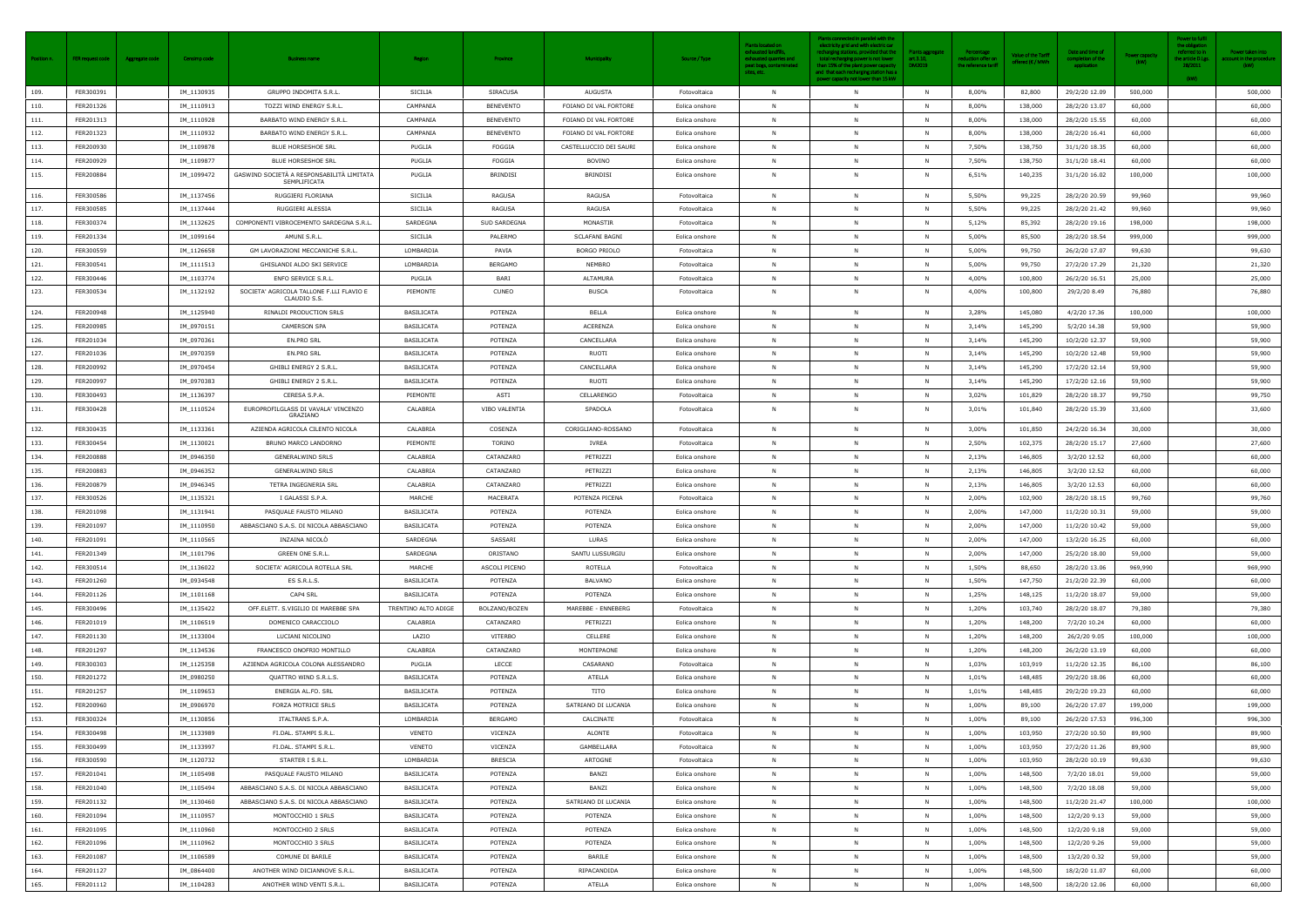| Position n. | FER request code | <b>Aggregate code</b><br>Censimp code | <b>Business name</b>                                             | <b>Region</b>         | Province           | <b>Municipality</b>       | Source / Type  | <b>Plants located on</b><br>exhausted landfills,<br>exhausted quarries and<br>peat bogs, contaminated<br>sites, etc. | Plants connected in parallel with the<br>electricity grid and with electric car<br>echarging stations, provided that the<br>total recharging power is not lower<br>than 15% of the plant power capacity<br>and that each recharging station has a<br>power capacity not lower than 15 kW | <b>Plants aggregate</b><br>art.3.10.<br>DM2019 | Percentage<br>eduction offer or<br>the reference tariff | <b>Value of the Tariff</b><br>offered (€ / MWh | Date and time of<br>mpletion of the<br>application | Power capacity<br>(kW) | Power to fulfil<br>the obligation<br>referred to in<br>he article D.Lg<br>28/2011<br>(kW) | Power taken into<br>ount in the procedure<br>(kW) |
|-------------|------------------|---------------------------------------|------------------------------------------------------------------|-----------------------|--------------------|---------------------------|----------------|----------------------------------------------------------------------------------------------------------------------|------------------------------------------------------------------------------------------------------------------------------------------------------------------------------------------------------------------------------------------------------------------------------------------|------------------------------------------------|---------------------------------------------------------|------------------------------------------------|----------------------------------------------------|------------------------|-------------------------------------------------------------------------------------------|---------------------------------------------------|
| 166.        | FER201236        | IM_1134428                            | ABBASCIANO S.A.S. DI NICOLA ABBASCIANO                           | <b>BASILICATA</b>     | POTENZA            | BARILE                    | Eolica onshore | N                                                                                                                    | N                                                                                                                                                                                                                                                                                        | <b>N</b>                                       | 1,00%                                                   | 148,500                                        | 21/2/20 22.50                                      | 59,000                 |                                                                                           | 59,000                                            |
| 167.        | FER201149        | IM_1104322                            | PASQUALE FAUSTO MILANO                                           | BASILICATA            | POTENZA            | BARILE                    | Eolica onshore | <b>N</b>                                                                                                             | N                                                                                                                                                                                                                                                                                        | <b>N</b>                                       | 1,00%                                                   | 148,500                                        | 21/2/20 22.56                                      | 59,000                 |                                                                                           | 59,000                                            |
| 168.        | FER201148        | IM_1130507                            | ANTONIO VIGGIANO                                                 | BASILICATA            | POTENZA            | BARILE                    | Eolica onshore | N                                                                                                                    | N                                                                                                                                                                                                                                                                                        | N                                              | 1,00%                                                   | 148,500                                        | 21/2/20 23.03                                      | 59,000                 |                                                                                           | 59,000                                            |
| 169.        | FER201194        | IM_1104333                            | GOLDENERGY S.R.L.                                                | BASILICATA            | POTENZA            | BARILE                    | Eolica onshore | N                                                                                                                    | N                                                                                                                                                                                                                                                                                        | <b>N</b>                                       | 1,00%                                                   | 148,500                                        | 21/2/20 23.17                                      | 59,000                 |                                                                                           | 59,000                                            |
| 170.        | FER201181        | IM_1104329                            | 3B ENERGY S.R.L.                                                 | BASILICATA            | POTENZA            | BARILE                    | Eolica onshore | - N                                                                                                                  | N                                                                                                                                                                                                                                                                                        | <b>N</b>                                       | 1,00%                                                   | 148,500                                        | 21/2/20 23.26                                      | 59,000                 |                                                                                           | 59,000                                            |
| 171.        | FER201150        | IM_1104337                            | VG S.R.L.SEMPLIFICATA                                            | BASILICATA            | POTENZA            | BARILE                    | Eolica onshore |                                                                                                                      | N                                                                                                                                                                                                                                                                                        |                                                | 1,00%                                                   | 148,500                                        | 21/2/20 23.33                                      | 59,000                 |                                                                                           | 59,000                                            |
| 172.        | FER201189        | IM_1104324                            | PASQUALE FAUSTO MILANO                                           | BASILICATA            | POTENZA            | VENOSA                    | Eolica onshore | N                                                                                                                    | N                                                                                                                                                                                                                                                                                        | N                                              | 1,00%                                                   | 148,500                                        | 24/2/20 9.36                                       | 60,000                 |                                                                                           | 60,000                                            |
| 173.        | FER201188        | IM_1104346                            | ABBASCIANO S.A.S. DI NICOLA ABBASCIANO                           | BASILICATA            | POTENZA            | VENOSA                    | Eolica onshore | - N                                                                                                                  | N                                                                                                                                                                                                                                                                                        | N                                              | 1,00%                                                   | 148,500                                        | 24/2/20 9.55                                       | 60,000                 |                                                                                           | 60,000                                            |
| 174.        | FER201184        | IM_1104342                            | D'ANDREA CANIO S.R.L.                                            | BASILICATA            | POTENZA            | VENOSA                    | Eolica onshore | <b>N</b>                                                                                                             | N                                                                                                                                                                                                                                                                                        | N                                              | 1,00%                                                   | 148,500                                        | 24/2/20 10.12                                      | 60,000                 |                                                                                           | 60,000                                            |
| 175.        | FER201186        | IM_1104347                            | PACE ANTONIO                                                     | BASILICATA            | POTENZA            | VENOSA                    | Eolica onshore | <b>N</b>                                                                                                             | N                                                                                                                                                                                                                                                                                        | N                                              | 1,00%                                                   | 148,500                                        | 24/2/20 10.42                                      | 60,000                 |                                                                                           | 60,000                                            |
| 176.        | FER201182        | IM_1104331                            | 3B ENERGY S.R.L.                                                 | BASILICATA            | POTENZA            | VENOSA                    | Eolica onshore | N                                                                                                                    | N                                                                                                                                                                                                                                                                                        | <b>N</b>                                       | 1,00%                                                   | 148,500                                        | 24/2/20 11.49                                      | 60,000                 |                                                                                           | 60,000                                            |
| 177.        | FER201195        | IM_1104335                            | GOLDENERGY S.R.L.                                                | BASILICATA            | POTENZA            | VENOSA                    | Eolica onshore | N                                                                                                                    | N                                                                                                                                                                                                                                                                                        | N                                              | 1,00%                                                   | 148,500                                        | 24/2/20 11.56                                      | 60,000                 |                                                                                           | 60,000                                            |
| 178.        | FER201192        | IM_1104339                            | VG S.R.L.SEMPLIFICATA                                            | BASILICATA            | POTENZA            | VENOSA                    | Eolica onshore | <b>N</b>                                                                                                             | N                                                                                                                                                                                                                                                                                        | -N                                             | 1,00%                                                   | 148,500                                        | 24/2/20 12.04                                      | 60,000                 |                                                                                           | 60,000                                            |
| 179.        | FER201042        | IM_1130577                            | ANTONIO VIGGIANO                                                 | BASILICATA            | POTENZA            | VENOSA                    | Eolica onshore | N                                                                                                                    | N                                                                                                                                                                                                                                                                                        | <b>N</b>                                       | 1,00%                                                   | 148,500                                        | 24/2/20 12.42                                      | 60,000                 |                                                                                           | 60,000                                            |
| 180.        | FER201193        | IM_1104340                            | VG S.R.L.SEMPLIFICATA                                            | BASILICATA            | POTENZA            | VENOSA                    | Eolica onshore | - N                                                                                                                  | N                                                                                                                                                                                                                                                                                        | N.                                             | 1,00%                                                   | 148,500                                        | 25/2/20 19.35                                      | 59,000                 |                                                                                           | 59,000                                            |
| 181.        | FER201196        | IM_1104336                            | GOLDENERGY S.R.L.                                                | BASILICATA            | POTENZA            | VENOSA                    | Eolica onshore | <b>N</b>                                                                                                             | N                                                                                                                                                                                                                                                                                        | <b>N</b>                                       | 1,00%                                                   | 148,500                                        | 25/2/20 19.41                                      | 59,000                 |                                                                                           | 59,000                                            |
| 182.        | FER201187        | IM_1104349                            | PACE ANTONIO                                                     | BASILICATA            | POTENZA            | VENOSA                    | Eolica onshore |                                                                                                                      | N                                                                                                                                                                                                                                                                                        | N                                              | 1,00%                                                   | 148,500                                        | 25/2/20 19.45                                      | 59,000                 |                                                                                           | 59,000                                            |
| 183.        | FER201185        | IM_1104343                            | D'ANDREA CANIO S.R.L.                                            | BASILICATA            | POTENZA            | VENOSA                    | Eolica onshore | <b>N</b>                                                                                                             | N                                                                                                                                                                                                                                                                                        | - N                                            | 1,00%                                                   | 148,500                                        | 25/2/20 19.52                                      | 59,000                 |                                                                                           | 59,000                                            |
| 184.        | FER201183        | IM_1104332                            | 3B ENERGY S.R.L.                                                 | BASILICATA            | POTENZA            | VENOSA                    | Eolica onshore |                                                                                                                      | N                                                                                                                                                                                                                                                                                        | N                                              | 1,00%                                                   | 148,500                                        | 25/2/20 20.02                                      | 59,000                 |                                                                                           | 59,000                                            |
| 185.        | FER201190        | IM_1104325                            | PASQUALE FAUSTO MILANO                                           | BASILICATA            | POTENZA            | VENOSA                    | Eolica onshore | <b>N</b>                                                                                                             | N                                                                                                                                                                                                                                                                                        | N                                              | 1,00%                                                   | 148,500                                        | 25/2/20 20.22                                      | 59,000                 |                                                                                           | 59,000                                            |
| 186.        | FER201238        | IM_1134429                            | ABBASCIANO S.A.S. DI NICOLA ABBASCIANO                           | <b>BASILICATA</b>     | POTENZA            | VENOSA                    | Eolica onshore | <b>N</b>                                                                                                             | N                                                                                                                                                                                                                                                                                        | -N                                             | 1,00%                                                   | 148,500                                        | 25/2/20 20.28                                      | 59,000                 |                                                                                           | 59,000                                            |
| 187.        | FER201191        | IM_1130574                            | ANTONIO VIGGIANO                                                 | BASILICATA            | POTENZA            | VENOSA                    | Eolica onshore | $\mathsf{N}$                                                                                                         | N                                                                                                                                                                                                                                                                                        | N                                              | 1,00%                                                   | 148,500                                        | 25/2/20 20.33                                      | 59,000                 |                                                                                           | 59,000                                            |
| 188.        | FER201374        | IM_1137102                            | SB WIND S.R.L.                                                   | CALABRIA              | CATANZARO          | MONTEPAONE                | Eolica onshore | N                                                                                                                    | N                                                                                                                                                                                                                                                                                        | -N                                             | 1,00%                                                   | 148,500                                        | 27/2/20 16.55                                      | 99,000                 |                                                                                           | 99,000                                            |
| 189.        | FER201376        | IM_1137111                            | SB WIND S.R.L.                                                   | CALABRIA              | CATANZARO          | MONTEPAONE                | Eolica onshore | <b>N</b>                                                                                                             | N                                                                                                                                                                                                                                                                                        | - N                                            | 1,00%                                                   | 148,500                                        | 27/2/20 16.57                                      | 99,000                 |                                                                                           | 99,000                                            |
| 190.        | FER201377        | IM_1137117                            | SB WIND S.R.L.                                                   | CALABRIA              | CATANZARO          | MONTEPAONE                | Eolica onshore | N                                                                                                                    | N                                                                                                                                                                                                                                                                                        | N                                              | 1,00%                                                   | 148,500                                        | 27/2/20 16.59                                      | 99,000                 |                                                                                           | 99,000                                            |
| 191.        | FER201439        | IM_1109646                            | EL ENERGY S.R.L.S.                                               | PUGLIA                | BARI               | ALTAMURA                  | Eolica onshore | N                                                                                                                    | N                                                                                                                                                                                                                                                                                        | N                                              | 1,00%                                                   | 148,500                                        | 28/2/20 20.22                                      | 100,000                |                                                                                           | 100,000                                           |
| 192.        | FER300638        | IM_1138132                            | LG GREEN 2                                                       | SICILIA               | RAGUSA             | MODICA                    | Fotovoltaica   |                                                                                                                      | N                                                                                                                                                                                                                                                                                        |                                                | 0,50%                                                   | 104,475                                        | 29/2/20 19.43                                      | 99,750                 |                                                                                           | 99,750                                            |
| 193.        | FER300624        | IM_1109953                            | <b>GIANNINI LIVIANA</b>                                          | EMILIA ROMAGNA        | FORLI'-CESENA      | SARSINA                   | Fotovoltaica   | N                                                                                                                    | N                                                                                                                                                                                                                                                                                        | <b>N</b>                                       | 0,11%                                                   | 104,885                                        | 28/2/20 16.18                                      | 27,900                 |                                                                                           | 27,900                                            |
| 194.        | FER300421        | IM_1130615                            | COSTRUZIONI ATTREZZATURE MACCHINE<br>SPECIALI S.R.L.             | PIEMONTE              | TORINO             | CAFASSE                   | Fotovoltaica   | N                                                                                                                    | N                                                                                                                                                                                                                                                                                        | N                                              | 0,10%                                                   | 104,895                                        | 28/2/20 16.35                                      | 99,840                 |                                                                                           | 99,840                                            |
| 195.        | FER200980        | IM_0972494                            | <b>GREENITALY SRLS</b>                                           | SICILIA               | TRAPANI            | MAZARA DEL VALLO          | Eolica onshore | <b>N</b>                                                                                                             | N                                                                                                                                                                                                                                                                                        | <b>N</b>                                       | 0,05%                                                   | 149,925                                        | 4/2/20 22.52                                       | 60,000                 |                                                                                           | 60,000                                            |
| 196.        | FER200838        | IM_1128212                            | BOREA S.R.L.                                                     | SICILIA               | TRAPANI            | SALEMI                    | Eolica onshore | N                                                                                                                    | N                                                                                                                                                                                                                                                                                        | N                                              | 0,02%                                                   | 89,982                                         | 31/1/20 17.44                                      | 900,000                |                                                                                           | 900,000                                           |
| 197.        | FER201312        | IM_1135058                            | MC WIND SRL                                                      | PUGLIA                | <b>FOGGIA</b>      | TROIA                     | Eolica onshore |                                                                                                                      | N                                                                                                                                                                                                                                                                                        | N                                              | 0,02%                                                   | 89,982                                         | 29/2/20 12.08                                      | 499,900                |                                                                                           | 499,900                                           |
| 198.        | FER201049        | IM_1103455                            | RUACH ENERGIA SAS DI MOINO GRAZIELLA & C.                        | BASILICATA            | POTENZA            | LAURIA                    | Eolica onshore | <b>N</b>                                                                                                             | N                                                                                                                                                                                                                                                                                        | N                                              | 0,02%                                                   | 149,970                                        | 13/2/20 18.17                                      | 99,990                 |                                                                                           | 99,990                                            |
| 199.        | FER201051        | IM_1102615                            | MICHELANGELO SRL                                                 | BASILICATA            | POTENZA            | LAURIA                    | Eolica onshore | <b>N</b>                                                                                                             | N                                                                                                                                                                                                                                                                                        | N                                              | 0,02%                                                   | 149,970                                        | 13/2/20 19.01                                      | 59,000                 |                                                                                           | 59,000                                            |
| 200.        | FER201443        | IM_0898615                            | <b>GENTILESCA ROSARIO</b>                                        | BASILICATA            | POTENZA            | POTENZA                   | Eolica onshore | <b>N</b>                                                                                                             | N                                                                                                                                                                                                                                                                                        | N                                              | 0,02%                                                   | 149,970                                        | 29/2/20 20.25                                      | 59,000                 |                                                                                           | 59,000                                            |
| 201.        | FER300548        | IM_0648866                            | S.A.BA.R                                                         | <b>EMILIA ROMAGNA</b> | REGGIO NELL'EMILIA | NOVELLARA                 | Fotovoltaica   | <b>N</b>                                                                                                             | N                                                                                                                                                                                                                                                                                        | N                                              | 0,01%                                                   | 89,991                                         | 28/2/20 16.35                                      | 997,920                |                                                                                           | 997,920                                           |
| 202.        | FER300269        | IM_1128625                            | ALBINI ENERGIA SRL                                               | PUGLIA                | TARANTO            | MOTTOLA                   | Fotovoltaica   |                                                                                                                      | N                                                                                                                                                                                                                                                                                        | N                                              | 0,01%                                                   | 104,990                                        | 14/2/20 15.00                                      | 100,000                |                                                                                           | 100,000                                           |
| 203.        | FER300637        | IM_1133922                            | AZIENDA AGRICOLA NICOLA ACINAPURA                                | BASILICATA            | MATERA             | NOVA SIRI                 | Fotovoltaica   | N                                                                                                                    | N                                                                                                                                                                                                                                                                                        | N                                              | 0,01%                                                   | 104,990                                        | 29/2/20 18.15                                      | 60,000                 |                                                                                           | 60,000                                            |
| 204.        | FER201385        | IM_1110294                            | TUCCIARIELLO RAFFAELE                                            | BASILICATA            | POTENZA            | VENOSA                    | Eolica onshore | <b>N</b>                                                                                                             | N                                                                                                                                                                                                                                                                                        | N                                              | 0,01%                                                   | 149,985                                        | 26/2/20 19.13                                      | 60,000                 |                                                                                           | 60,000                                            |
| 205.        | FER201393        | IM_1109280                            | D'ANGELO MARIANO                                                 | CAMPANIA              | SALERNO            | <b>CONTURSI TERME</b>     | Eolica onshore | <b>N</b>                                                                                                             | N                                                                                                                                                                                                                                                                                        | N                                              | 0,01%                                                   | 149,985                                        | 28/2/20 10.50                                      | 20,000                 |                                                                                           | 20,000                                            |
| 206.        | FER201391        | IM_1109269                            | <b>FASANO SRLS</b>                                               | CAMPANIA              | SALERNO            | SAN GREGORIO MAGNO        | Eolica onshore | <b>N</b>                                                                                                             | N                                                                                                                                                                                                                                                                                        | N                                              | 0,01%                                                   | 149,985                                        | 28/2/20 11.51                                      | 19,900                 |                                                                                           | 19,900                                            |
| 207.        | FER201416        | IM_1136395                            | ZEFIRO S.R.L.S.                                                  | <b>BASILICATA</b>     | MATERA             | ROTONDELLA                | Eolica onshore | <b>N</b>                                                                                                             | N                                                                                                                                                                                                                                                                                        | -N                                             | 0,01%                                                   | 149,985                                        | 29/2/20 22.00                                      | 100,000                |                                                                                           | 100,000                                           |
| 208.        | FER201414        | IM_0982574                            | LASTAR ENERGIA S.R.L.                                            | SARDEGNA              | SUD SARDEGNA       | <b>NURAMINIS</b>          | Eolica onshore | <b>N</b>                                                                                                             | N                                                                                                                                                                                                                                                                                        | N                                              | 0,01%                                                   | 149,985                                        | 1/3/20 11.16                                       | 59,900                 |                                                                                           | 59,900                                            |
| 209.        | FER200869        | IM_1098785                            | FOGGIA WIND SRL                                                  | PUGLIA                | FOGGIA             | BOVINO                    | Eolica onshore | N                                                                                                                    | N                                                                                                                                                                                                                                                                                        | N                                              | 0,00%                                                   | 90,000                                         | 19/2/20 17.07                                      | 500,000                |                                                                                           | 500,000                                           |
| 210.        | FER300345        | IM_1125364                            | <b>ESCOGEN SRL</b>                                               | MARCHE                | PESARO E URBINO    | PETRIANO                  | Fotovoltaica   | N                                                                                                                    | N                                                                                                                                                                                                                                                                                        | <b>N</b>                                       | $0,00\%$                                                | 90,000                                         | 28/2/20 15.19                                      | 666,900                |                                                                                           | 666,900                                           |
| 211.        | FER201071        | IM_1111223                            | <b>SICOP SRL</b>                                                 | MOLISE                | CAMPOBASSO         | RICCIA                    | Eolica onshore | <b>N</b>                                                                                                             | N                                                                                                                                                                                                                                                                                        | N                                              | 0,00%                                                   | 90,000                                         | 28/2/20 17.03                                      | 400,000                |                                                                                           | 400,000                                           |
| 212.        | FER300480        | IM_1134317                            | BRUNELLO DOMENICO SRL                                            | VENETO                | VICENZA            | <b>BASSANO DEL GRAPPA</b> | Fotovoltaica   | <b>N</b>                                                                                                             | N                                                                                                                                                                                                                                                                                        | <b>N</b>                                       | $0,00\%$                                                | 90,000                                         | 28/2/20 19.16                                      | 300,000                |                                                                                           | 300,000                                           |
| 213.        | FER300287        | IM_1130892                            | RIUL S.S. SOCIETA' AGRICOLA                                      | VENETO                | TREVISO            | CARBONERA                 | Fotovoltaica   | <b>N</b>                                                                                                             | N                                                                                                                                                                                                                                                                                        | N                                              | $0,00\%$                                                | 105,000                                        | 1/2/20 16.39                                       | 21,600                 |                                                                                           | 21,600                                            |
| 214.        | FER300326        | IM_1118444                            | VAS.POR.NEW DI MELLA MARCO & C. S.N.C.                           | FRIULI VENEZIA GIULIA | PORDENONE          | AVIANO                    | Fotovoltaica   | - N                                                                                                                  | N                                                                                                                                                                                                                                                                                        | -N                                             | 0,00%                                                   | 105,000                                        | 3/2/20 19.03                                       | 21,600                 |                                                                                           | 21,600                                            |
| 215.        | FER300312        | IM_1120737                            | PROSVETA S.R.L.                                                  | PUGLIA                | LECCE              | LECCE                     | Fotovoltaica   | N                                                                                                                    | N                                                                                                                                                                                                                                                                                        | N                                              | $0,00\%$                                                | 105,000                                        | 4/2/20 11.19                                       | 99,990                 |                                                                                           | 99,990                                            |
| 216.        | FER300318        | IM_1129178                            | NEW SUN ENERGY SRL                                               | ABRUZZO               | TERAMO             | CIVITELLA DEL TRONTO      | Fotovoltaica   | N                                                                                                                    | N                                                                                                                                                                                                                                                                                        | N                                              | $0,00\%$                                                | 105,000                                        | 5/2/20 13.23                                       | 67,500                 |                                                                                           | 67,500                                            |
| 217.        | FER300279        | IM_1128516                            | ROCCO MANUELE ¿ ROCCO MAURIZIO ¿ ROCCO<br>GIORGIO ¿ ROCCO MARINO | LOMBARDIA             | <b>BRESCIA</b>     | CARPENEDOLO               | Fotovoltaica   | <b>N</b>                                                                                                             | N                                                                                                                                                                                                                                                                                        | N                                              | $0,00\%$                                                | 105,000                                        | $6/2/20$ 9.48                                      | 49,500                 |                                                                                           | 49,500                                            |
| 218.        | FER300317        | IM_1118453                            | HOTEL RISTORANTE CASALTA S.R.L.S.                                | VENETO                | VENEZIA            | NOVENTA DI PIAVE          | Fotovoltaica   | N                                                                                                                    | N                                                                                                                                                                                                                                                                                        | N                                              | $0,00\%$                                                | 105,000                                        | 7/2/20 12.24                                       | 21,600                 |                                                                                           | 21,600                                            |
| 219.        | FER300315        | IM_1118450                            | HOTEL RISTORANTE CASALTA S.R.L.S.                                | VENETO                | VENEZIA            | NOVENTA DI PIAVE          | Fotovoltaica   | <b>N</b>                                                                                                             | N                                                                                                                                                                                                                                                                                        | -N                                             | 0,00%                                                   | 105,000                                        | 7/2/20 12.25                                       | 21,600                 |                                                                                           | 21,600                                            |
| 220.        | FER300319        | IM_1127624                            | VME S.A.S.                                                       | FRIULI VENEZIA GIULIA | PORDENONE          | SESTO AL REGHENA          | Fotovoltaica   | N                                                                                                                    | N                                                                                                                                                                                                                                                                                        | N                                              | 0,00%                                                   | 105,000                                        | 7/2/20 12.26                                       | 21,600                 |                                                                                           | 21,600                                            |
| 221.        | FER300371        | IM_1124199                            | ATMOSPHERA SERVICE SOC. COOP. SOCIALE                            | PUGLIA                | LECCE              | CASARANO                  | Fotovoltaica   | <b>N</b>                                                                                                             | N                                                                                                                                                                                                                                                                                        | N                                              | 0,00%                                                   | 105,000                                        | 12/2/20 16.16                                      | 78,840                 |                                                                                           | 78,840                                            |
| 222.        | FER300363        | IM_1132610                            | TAROCCO PAOLA IMPRESA INDIVIDUALE                                | VENETO                | <b>VERONA</b>      | ISOLA RIZZA               | Fotovoltaica   | - N                                                                                                                  | N                                                                                                                                                                                                                                                                                        | N                                              | 0,00%                                                   | 105,000                                        | 13/2/20 19.54                                      | 22,750                 |                                                                                           | 22,750                                            |